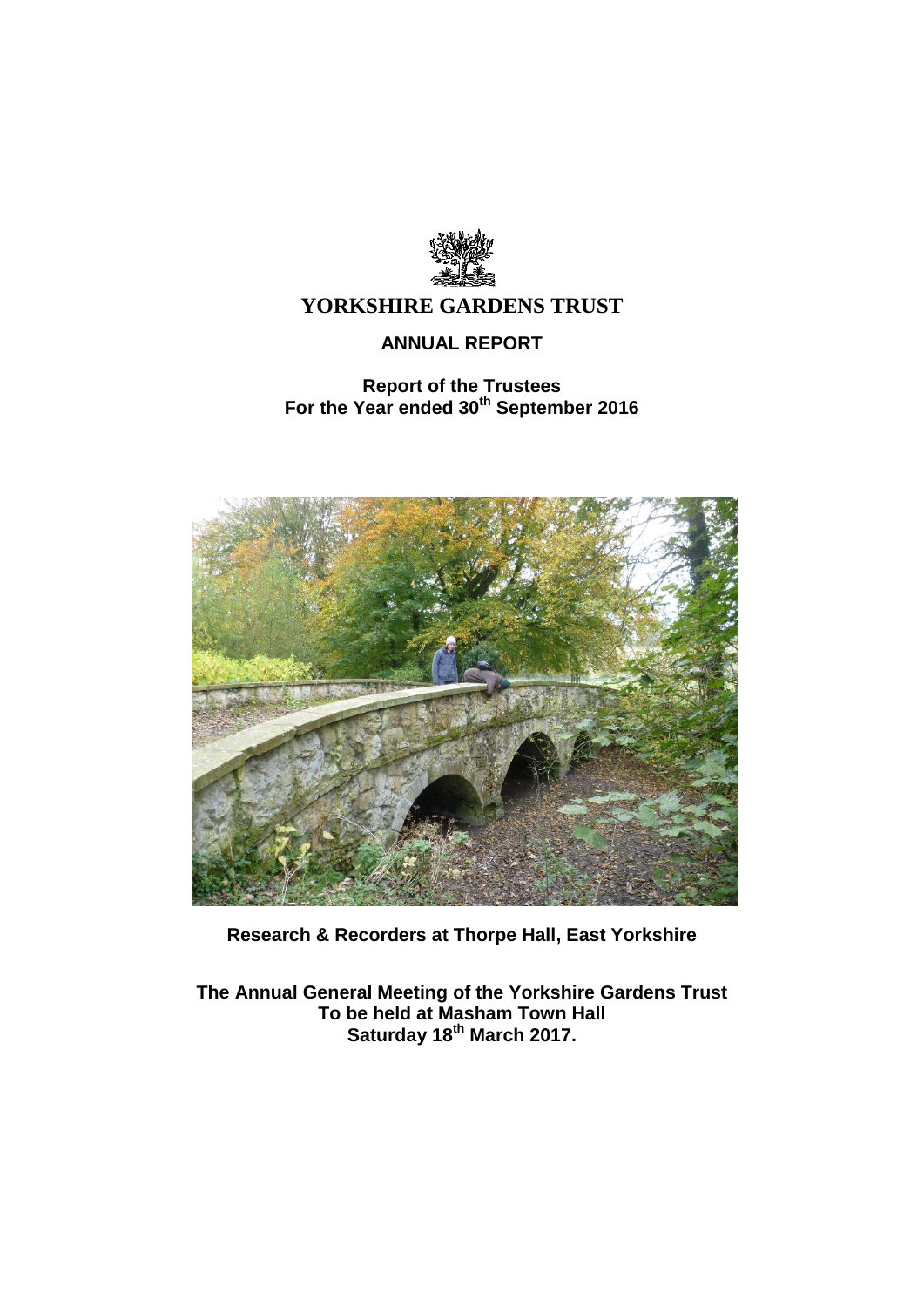### **REGISTERED COMPANY NUMBER: 03256311 (England and Wales) REGISTERED CHARITY NUMBER: 1060697**

### **REPORT OF THE TRUSTEES AND UNAUDITED FINANCIAL STATEMENTS FOR THE YEAR ENDED 30 SEPTEMBER 2016 FOR YORKSHIRE GARDENS TRUST**

UHY Calvert Smith Chartered Accountants 31 St Saviourgate York YO1 8NQ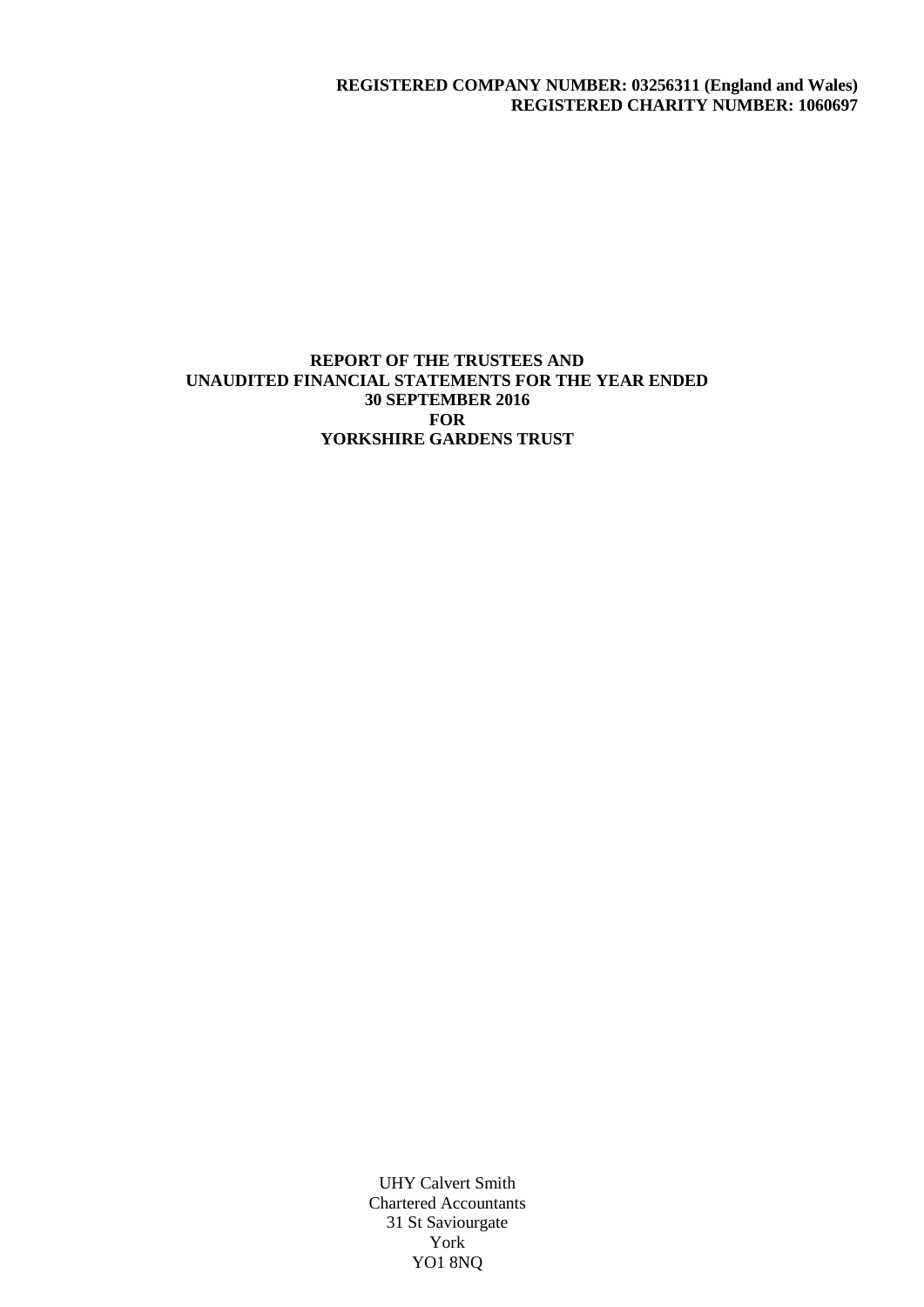### **CONTENTS OF THE FINANCIAL STATEMENTS FOR THE YEAR ENDED 30 SEPTEMBER 2016**

|                                            | Page         |
|--------------------------------------------|--------------|
| Report of the Trustees                     | 1 to $10$    |
| Independent Examiner's Report              | 11           |
| <b>Statement of Financial Activities</b>   | 12           |
| <b>Balance Sheet</b>                       | 13 to 14     |
| Notes to the Financial Statements          | $15$ to $20$ |
| Detailed Statement of Financial Activities | 21 to 22     |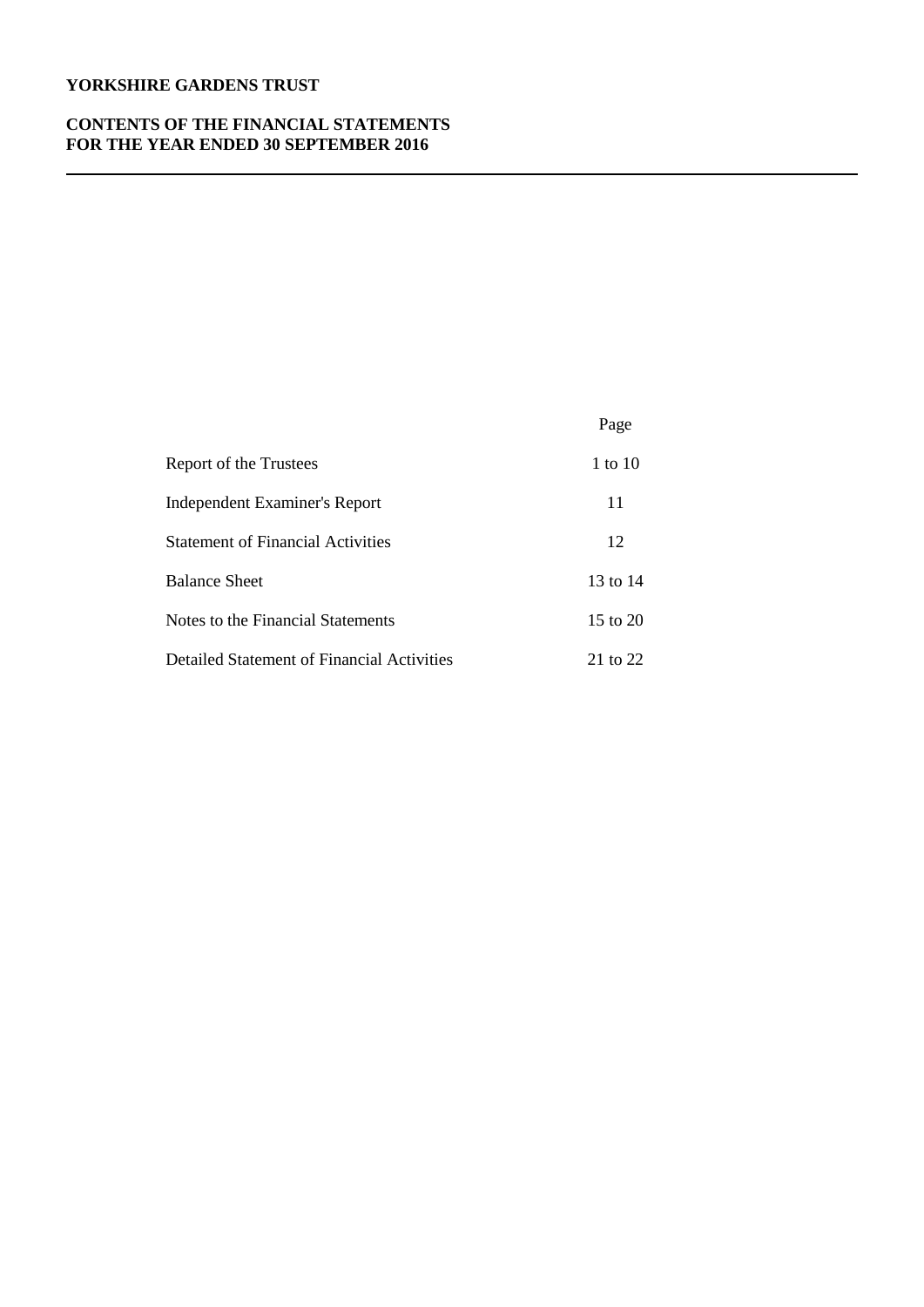### **REPORT OF THE TRUSTEES FOR THE YEAR ENDED 30 SEPTEMBER 2016**

The Yorkshire Gardens Trust was incorporated in September 1996, became a registered charity in February 1997 and is a company limited by guarantee and not having a share capital.

# **OBJECTIVES AND ACTIVITIES**

#### **Objectives, aims and activities**

Set up in 1996 by people concerned with the need to protect, conserve and treat appropriately the designed landscapes, parks and gardens of Yorkshire; these aims and objectives remain constant. We now have about 350 members which is a pleasing increase, thanks in part to some new members joining towards the end of Noble Prospects, and the annual honorary membership that we give to event hosts.

The Trustees are aware of the guidance published by the Charity Commission on Public Benefit and the guidance is taken into account when the aims, objectives and activities are reviewed.

#### **Aims**

Wherever possible the Trust works to promote the conservation of historic designed landscapes, parks and gardens in Yorkshire and raise awareness of the appropriate treatment of these unique places, with private owners, planners, archaeologists, gardeners, horticulturists and other professionals. Through its work with schools, the Trust hopes to develop the interests of children (and teachers) in these landscapes. To further this, the Trust has established links with other heritage organisations, local authorities and other bodies with complementary aims.

#### **Objectives:**

The Memorandum and Articles of Association 1996 describe the objects for which the Trust is established as follows:

4.1. To promote the education of the public on matters connected with garden land

 4.2. To promote the protection, conservation and appropriate treatment of whatever garden-land may exist or have existed in and around the counties of North Yorkshire, South Yorkshire, East Yorkshire and West Yorkshire for the education and enjoyment of the public.

The Trust has educational and conservation links with:

| The Yorkshire Philosophical Society                   | <b>Other Country Gardens Trusts</b> |
|-------------------------------------------------------|-------------------------------------|
| The Folly Fellowship                                  | Royal Horticultural Society         |
| The Harewood House Trust                              | Historic England                    |
| The Gardens Trust                                     | <b>Yorkshire Local Authorities</b>  |
| Wentworth Castle and Stainborough Park Heritage       |                                     |
| Trust                                                 | <b>York Civic Trust</b>             |
| The Yorkshire Dales National Park                     | The National Trust                  |
| The Borthwick Institute, University of York and other |                                     |
| educational institutions.                             |                                     |
| National Association of Decorative and Fine Arts      |                                     |
| Society (NADFAS)                                      |                                     |
| Some local history groups and Civic Societies         |                                     |

Co-operation with these organisations is maintained in pursuit of the Trust's charitable objectives.

To achieve its objectives, the Trust endeavours to organise a range of activities and to establish and maintain the resources necessary for this. It maintains communication with members, professionals in related fields, private land-owners and public authorities, heritage bodies, the wider public and also with Government through the Gardens Trust. Overall the strategy is one of promoting advocacy and consultation.

To support these activities the Trust encourages the active participation of all of the members, seeks to recruit new members and endeavours to manage its budget to maximum effect.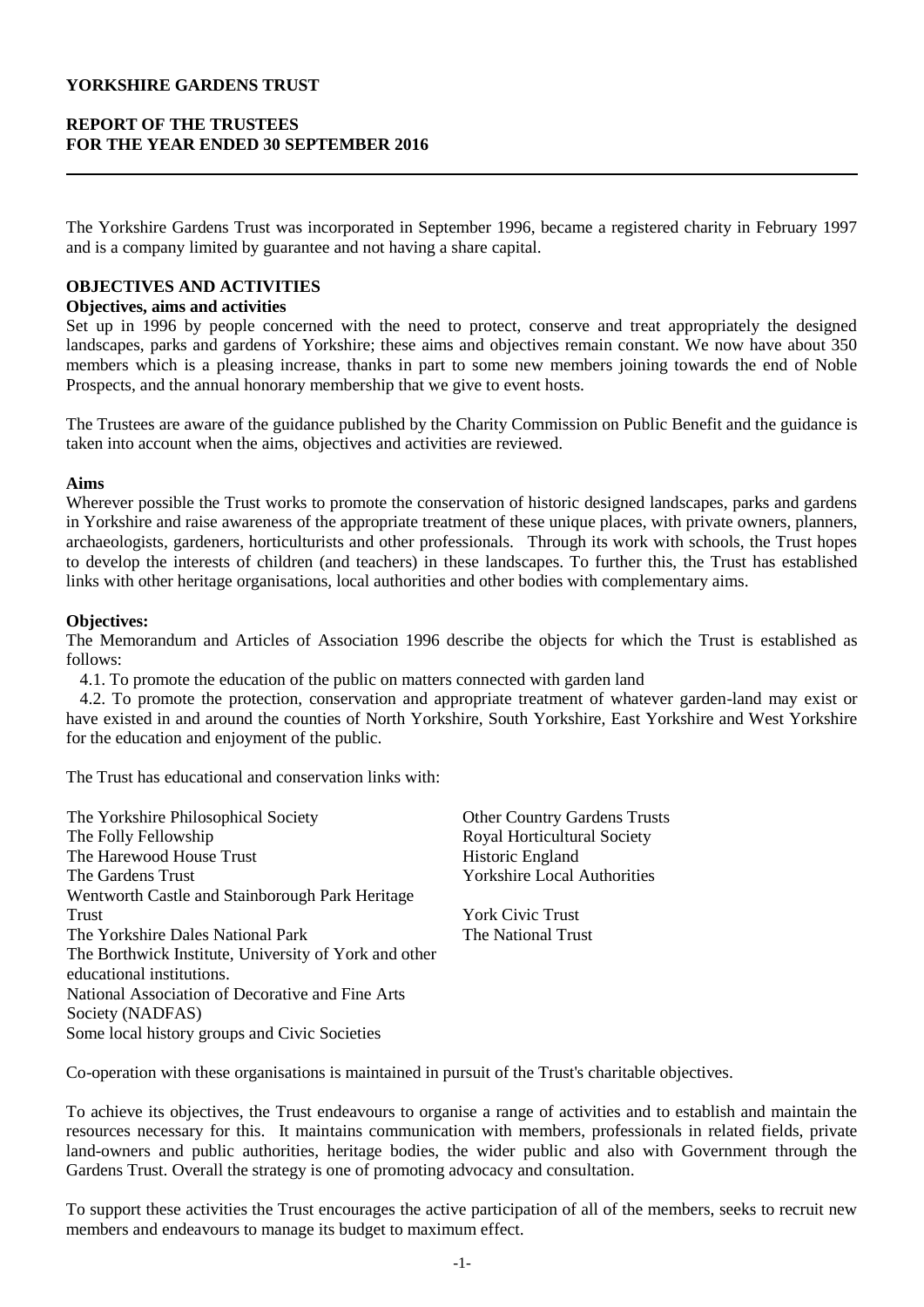### **REPORT OF THE TRUSTEES FOR THE YEAR ENDED 30 SEPTEMBER 2016**

### **OBJECTIVES AND ACTIVITIES Objectives, aims and activities Activities**

Running the Trust requires considerable voluntary activity, planning and producing a surplus from events. This work will, as necessary, be assisted and supported with funding from the Pippa Rakusen legacy. A major concern remains the increasing need for the specialist knowledge that the Trust holds as government funding is cut to local authorities and Historic England, (formerly the policy and advisory section of English Heritage), and as development pressures on some of Yorkshire's historic parks and gardens increase. With insufficient active YGT volunteers and an ageing membership this is a concern. Requests for advice and comments on planning applications are very frequent.

The activities of each sub-committee are described below:

#### **Research and Recording**

The YGT project to identify, research and record significant, mainly unregistered, parks and gardens by volunteers is led by Louise Wickham, Yvonne Boutwood and Mary Ratcliffe. It continues in three areas of Yorkshire: East Riding, Selby District and Hambleton District (both in North Yorkshire). The results will be shared with District planners and conservation officers. The historic information on the sites will be added to the Parks and Gardens UK Database and to the YGT website and the Historic Environment Record. The material will also be archived at the Borthwick Institute in York, enhancing our YGT research already deposited there.

Our current estimate is that there are at least 449 important historic designed landscapes across the historic county of Yorkshire (the three former Ridings plus the City of York). Of those, 121 are on Historic England's Register of Historic Parks and Gardens of Special Historic Interest in England. In addition, there are a further 160 on Parks & Gardens UK national database (although some are brief entries i.e. no detailed history or description), which leaves 168 sites that have not been centrally documented. We have 52 sites currently on our 'Research' list in various stages of completion (excluding CB300 research that was undertaken by Karen Lynch) and 18 volunteers across the three areas. We have found many recruits from outside the present YGT membership, in local societies, which is encouraging, as it spreads the message re the importance of historic parks and gardens in Yorkshire.

#### **Conservation and Planning**

The Conservation sub-committee work was very ably led by trustee Kathryn Gibson for eight months, but due to changing family and other circumstances, she resigned in June. We are actively looking for someone to take over this role and can offer training/mentoring to anyone interested but to date no-one has emerged. As a result only a limited number of planning applications have been commented upon since Kathryn resigned and those have been dependent upon the relevant knowledge and expertise of two or three members.

During the year comments and advice have been given on various planning applications including those affecting York House at Malton, the designed landscapes at Temple Newsam, Harewood House, Burton Constable, Gledstone, Sedbury, Temple Grounds, Cleveland Lodge and Middleton Lodge. As a result of Anne Tupholme's research, she and Kathryn were able to give advice to Historic England on Reginald

Farrer's Rock Garden in Clapham. In addition there have been proposals for several large scale development projects in the Leeds and Rotherham areas and for a new Innovation Technology Centre in conjunction with Bradford University based at Milner Field, Bingley. Recently YGT was contacted by concerned villagers from Snape, near Bedale, regarding the Parish Council proposal to fell some of the trees in the early Victorian Lime Avenue, which forms the entrance to the village and is on the southern boundary of Thorp Perrow Arboretum. YGT's concerns about the future of the valuable parkland work achieved via Natural England's Environmental Stewardship has also been raised with The Gardens Trust who have been asked to take this forward nationally.

The YGT also has a nominated representative as a Trustee for the Wentworth Castle and Stainborough Park Heritage Trust; Jane Furse is Vice Chair of the Wentworth Castle & Stainborough Park Heritage Trust Charity, Chair of the Estates and Heritage Sub Committee and also sits on their Steering group and Archives Committee.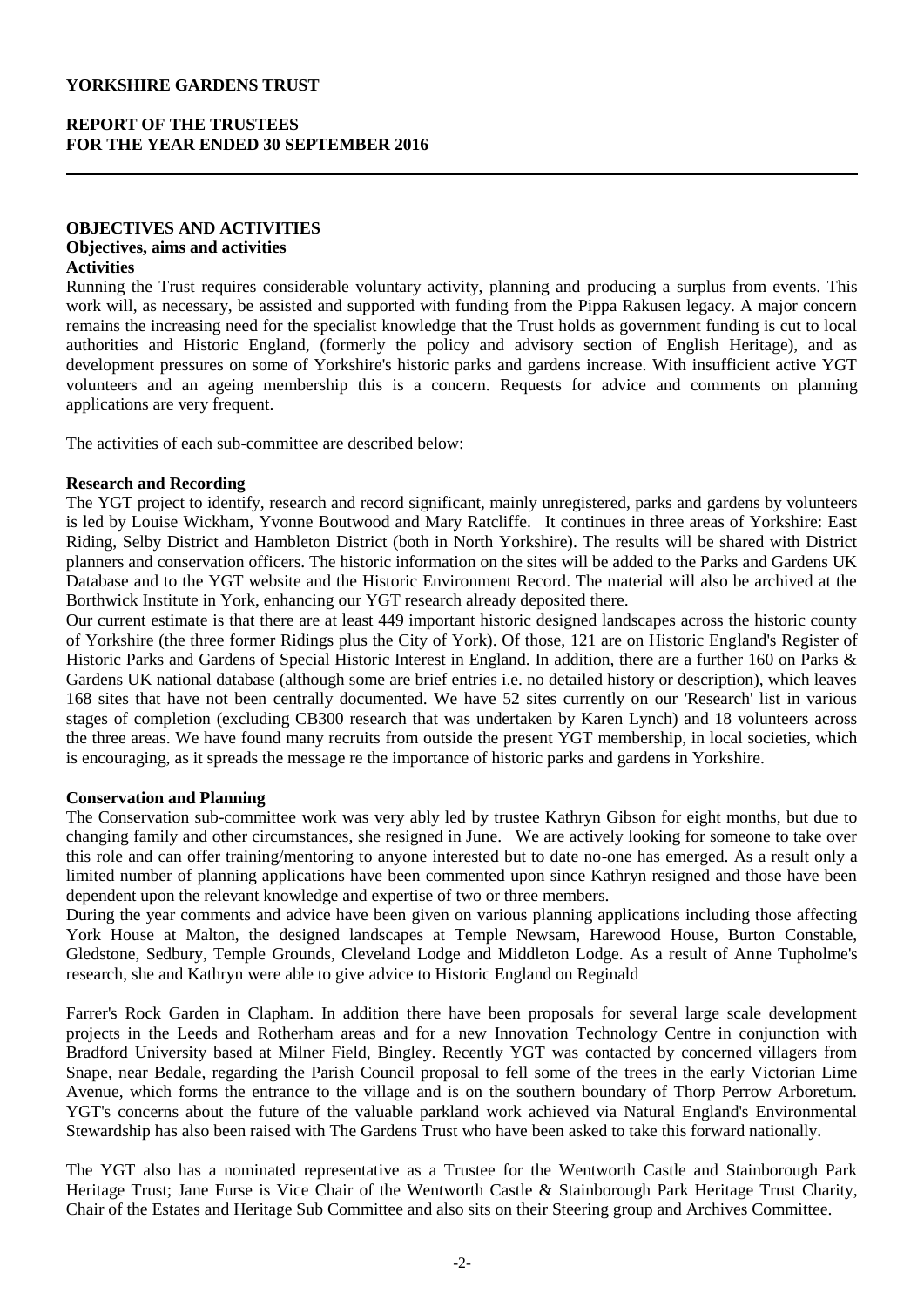### **REPORT OF THE TRUSTEES FOR THE YEAR ENDED 30 SEPTEMBER 2016**

#### **OBJECTIVES AND ACTIVITIES Objectives, aims and activities**

#### **The Small Grant Scheme - Yorkshire Gardens Trust Conservation and Education Fund**

We have been without a co-ordinator but this role has recently been taken on by trustee, Ray Blyth. During recent years we have not been receiving the number of applications which we did in the past, so we are making some changes next year following a meeting with new member, Maddy Jago, who has made some helpful suggestions. This year we have supported the repair/restoration of the Tuscan Temple at Duncombe Park and this is virtually complete. Application forms for the Small Grant Scheme are on the website www.yorkshiregardenstrust.org.uk

#### **Events**

A new member Vicky Price joined the events team this year, making the sub-committee six members: John and Liz Barker, Fiona Barlow, Ray Blyth and Val Hepworth. In October 2015 we had a very successful visit to the park and pleasure grounds of the Aske Estate where 'Capability' Brown was consulted by Sir Lawrence Dundas, and then after the winter break and a February visit to Austwick Hall for the snowdrops, continued with 'Capability' Brown at Scampston and Hornby Castle; all visits with expert guides.

Our Research and Recording sub-committee Chairman and webmaster, Louise Wickham gave our joint lecture with the Yorkshire Philosophical Society; Gardens in History: a Political Perspective in May. Other visits included South Cliff Gardens Scarborough with Scarborough Civic Society, the weekend tour to Northumberland: 'In the footsteps of Mr Brown', midsummer picnic at Three Hagges Wood Meadow and Skipwith Hall, and visits to Calm Cottage, Yorke House, Greencroft at Littlethorpe and finishing the year with a guided visit to Wortley Hall Gardens.

Some of the visits were at garden/landscapes owned by YGT members who kindly donated all event proceeds to the Trust to assist with funds; we are very grateful for their support. Some events also supported other charities such as the National Gardens Scheme and the Bowes Museum. With the help of the National Trust at Beningbrough in May, we hosted a day for refugees with their children and volunteers/trustees from Refugee Action, York, organised by YGT trustee Ray Blyth with the help of two other YGT members and their spouses. We had a lovely picnic under the cherry trees, saw the ha-ha, walked in the gardens, played football and enjoyed the superb play area and dressing up in the house.

In early June, Caroline Legard with Penelope Dawson Brown arranged a memorable celebratory Northumberland weekend for Trust members highlighting Lancelot 'Capability' Brown's early life and work at Wallington and Alnwick.

In September 2016, several YGT members attended the three-day Annual Conference and AGM of the Gardens Trust in Cambridge, organised jointly by the Gardens Trust and Cambridgeshire Gardens Trust. The highlight was the award of the Gardens Trust, Gilly Drummond Volunteer of the Year 2016 to Karen Lynch for her exceptional 'Capability' Brown volunteering and also for her long standing active support for the YGT since its inception in 1996.

A large gathering of YGT members and Friends of the Mercer were treated to a fine celebratory evening at the Mercer Gallery in Harrogate on 24th June for the Private View of Noble Prospects: Capability Brown and the Yorkshire Landscape. The exhibition was opened by the Countess of Harewood, President of YGT and we were very pleased that Jill Rakusen could be with us. The book written by Karen Lynch to accompany the exhibition is dedicated to the memory of Jill's mother Philippa (Pippa) Rakusen, founder member and benefactor of YGT.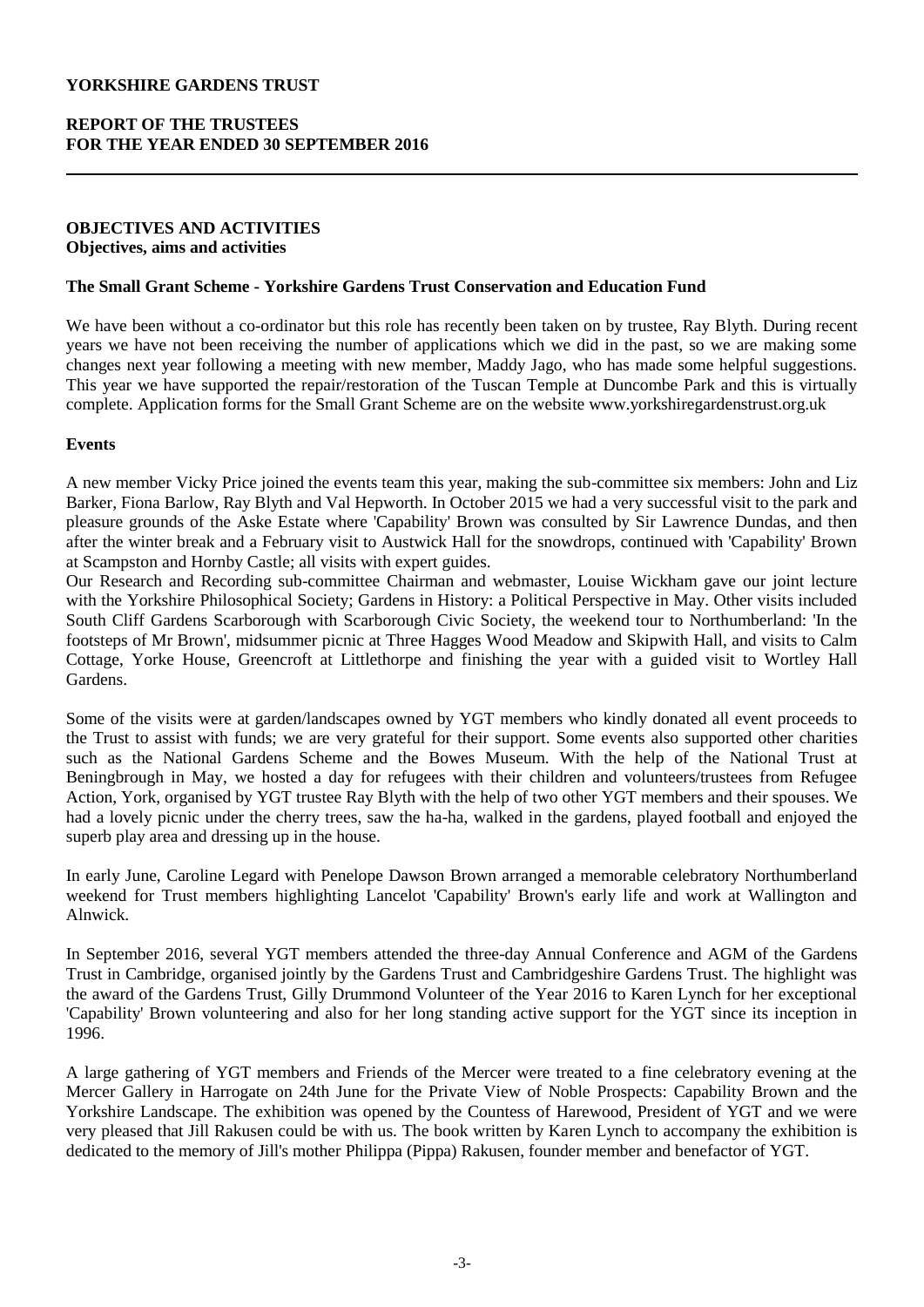### **REPORT OF THE TRUSTEES FOR THE YEAR ENDED 30 SEPTEMBER 2016**

#### **OBJECTIVES AND ACTIVITIES Objectives, aims and activities Communications**

The Trust's website, www.yorkshiregardenstrust.org.uk, newsletters and e-mail notices help it to keep in touch with all its members and appeal to new members who discover it on-line, through the membership brochure or from talks given by some Trustees. A new print run of membership brochures was made for the exhibition and extra newsletters printed to encourage visitors to join the Trust. Our part-time administrator has been promoting the Trust with Twitter.

The new look YGT website went live in Spring 2016, with a clearer layout and a more modern design. At the same time, the software running the website was updated to ensure that it remains secure and also runs smoothly. Thanks goes once again to the web designer, Pat Gibbs, for his excellent work. The website remains the YGT's most visible interface with the wider public, informing them of the wide variety of work undertaken by the Trust.

The newsletter continues to be produced twice a year with copy produced by a variety of Trust members writing up the events, reports from the sub-committees, book reviews, information on The Gardens Trust and other items of garden and landscape history or topical interest.

### **Schools Education**

Nicola Harrison, with Lucy Porritt and Sue Lindley, continues to promote our work with schools. Throughout 2016, the tercentenary of the birth of Lancelot 'Capability' Brown, the Yorkshire Gardens Trust marked the event in schools by raising awareness of the great English landscape designer and his Yorkshire landscapes; encouraging schools to get out and about into the landscape; and, in particular, to recognise that many of the trees planted as part of Brown's designs are now a majestic part of today's landscapes. By focusing their celebrations on trees, schools were able to bring a 300 year history to life.

Early in the year, each of our 42 YGT-member schools were gifted a copy of the highly recommended publication, 'A Little Guide to Trees' by Charlotte Voake. A commemorative bookplate in each copy, marked that this was a gift from the Yorkshire Gardens Trust on the occasion of the tercentenary of the birth of 'Capability' Brown and a generous anonymous donation funded the gifts without need to draw on the Trust's reserves. The Trust was also able to support a local independent bookshop in York to supply and distribute the books.

Thanks to the Trust, one Yorkshire primary school was able to attend a workshop at the Mercer Art Gallery in Harrogate while the Noble Prospects exhibition was on display. The Mercer education officer led the children through the Capability Brown exhibition and this was followed by an afternoon in Valley Gardens, exploring its 'Brownian possibilities'. Both school and gallery were delighted with the day. The children produced some insightful drawings while they were there and, back in the classroom, continued to build on their learning, creating a textile piece reflecting the effect 'Mr Brown has had on our landscape'. The benefits and learning have extended throughout the school, beyond the class of children that attended the workshop. Another class was so inspired that they went on to explore their own, local landscape, in a new light and produced a wonderful collection of artwork as a result.

The Trust also continued its programme of supporting schools across Yorkshire in developing their grounds to enhance opportunities for teaching and learning outside the classroom. In 2016, a £250 award was made to a school in Sheffield; allowing them to create a sensory garden and woodland walk. As well as the sensory stimulation afforded by the garden, the space will also provide a quiet outdoor study area for the children and a sanctuary for wildlife. The woodland walk will be created through an existing copse; creative writing, drawing and science classes are all planned in the garden area. The funding for this award has come from the Pippa Rakusen bequest.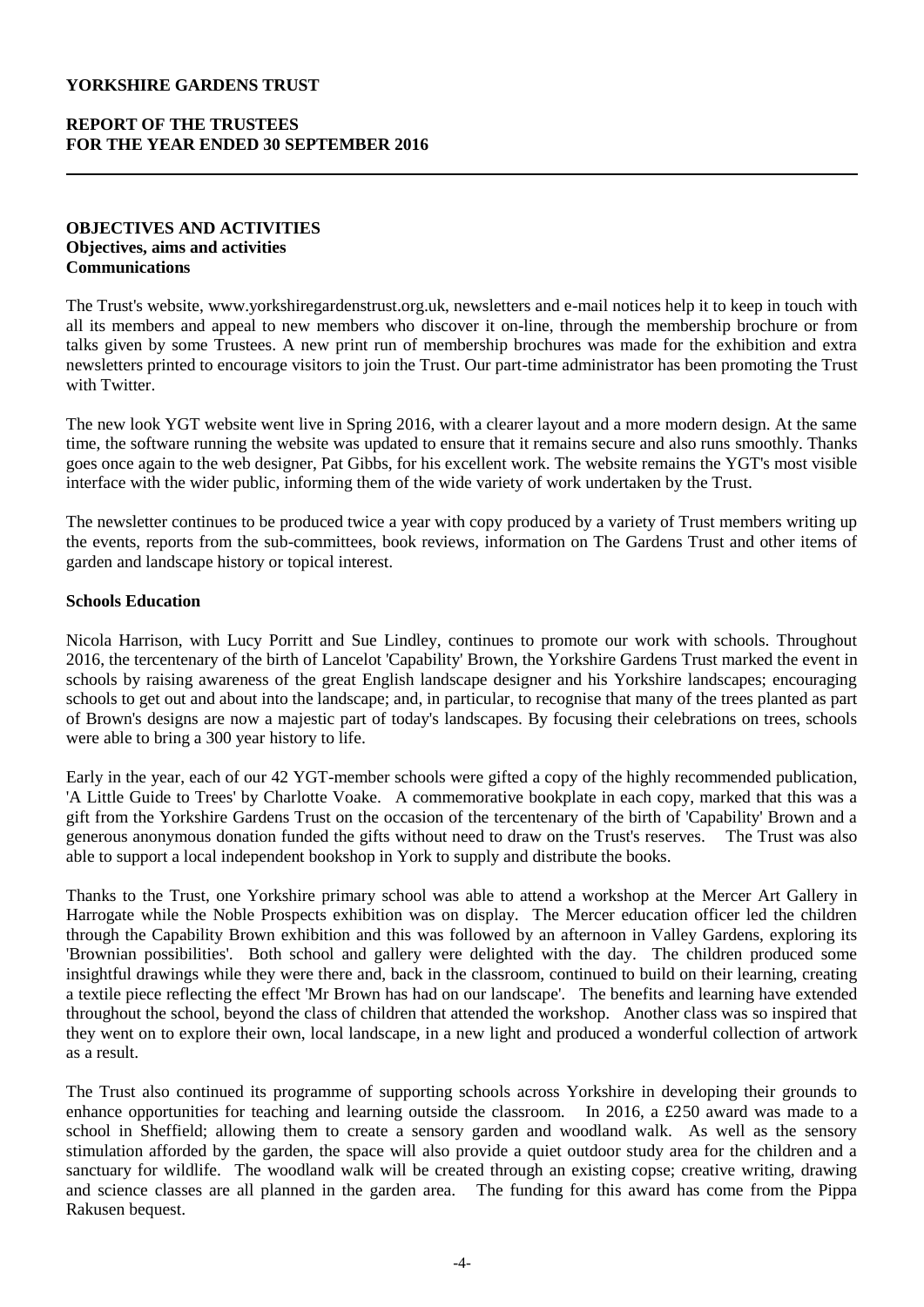### **REPORT OF THE TRUSTEES FOR THE YEAR ENDED 30 SEPTEMBER 2016**

### **OBJECTIVES AND ACTIVITIES**

#### **Objectives, aims and activities**

The donation by YGT member John Hampshire, in memory of his wife Joyce, this year allowed a collection of forged Bulldog junior gardening tools to be awarded to a very grateful, West Yorkshire school.

The year of 'Capability' Brown celebrations in schools came to a close when they were offered Field Maple saplings to plant in their grounds. Nine schools took up the opportunity. As well as being one of the species Brown included in his landscapes, this charming native is an ideal size for many school grounds and one which could, in turn, live for another 300 years.

#### **Capability Brown Tercentenary**

The Trust has been at the forefront of Yorkshire celebrations for the three hundredth birthday of Lancelot 'Capability' Brown. Both the exhibition, superbly curated and led by Karen Lynch, and the accompanying book, Noble Prospects Capability Brown and the Yorkshire Landscape, written by Karen, have been exceptionally well-received. Caroline Legard (Lady Legard) organised much of the sponsorship and funding and Val Hepworth supported throughout and liaised with Trustees. 2016 was the culmination of more than two years of intense planning and research and we're enormously indebted to Karen Lynch, and to Lady Legard for bringing the Yorkshire celebrations to fruition. The unique exhibition including the famous Brown portrait from the National Portrait Gallery took place from 25th June to 11th September and more than twenty Trust members were guides during the exhibition. The Trust was delighted to work with the team at the Mercer Gallery, Harrogate and to create a great partnership between a small heritage charity and a local authority art gallery. We are using the remaining books to further the exhibition's aims of raising awareness of Brown, Yorkshire Landscapes and YGT. Complimentary copies have been given to all our member schools, Local authority planners and conservation officers, Yorkshire libraries, Yorkshire Civic Societies and Members of the Leeds Philosophical and Literary Society and the Yorkshire Philosophical Society. The books will have a legacy of promoting the YGT and Yorkshire's historic parks and gardens long after the end of the Capability Brown year.

### **Archives**

The Yorkshire Gardens Trust has an archive at the Borthwick Institute, University of York.

### **Membership**

The income from subscription is essential for the funding of the Trust. The membership at the year end 2016 has increased compared to last year:

72 Double memberships, 126 Single memberships, 31 Honorary memberships (includes researchers from other organisations who have been made honorary members whilst they work for YGT, both for goodwill and insurance purposes and event hosts who are given one year's honorary membership), 3Associations, 2 Corporate membership, 26 Life members, 1Honorary life-member, 42 School members.

#### **Business Planning**

The Business Plan 2013-16, in three volumes or sections, was completed and adopted by Council in 2014. Information is available on the website; the summary is on the public area and the full documents in the member's area. The Plan is due to be reviewed and a meeting has been held to discuss this.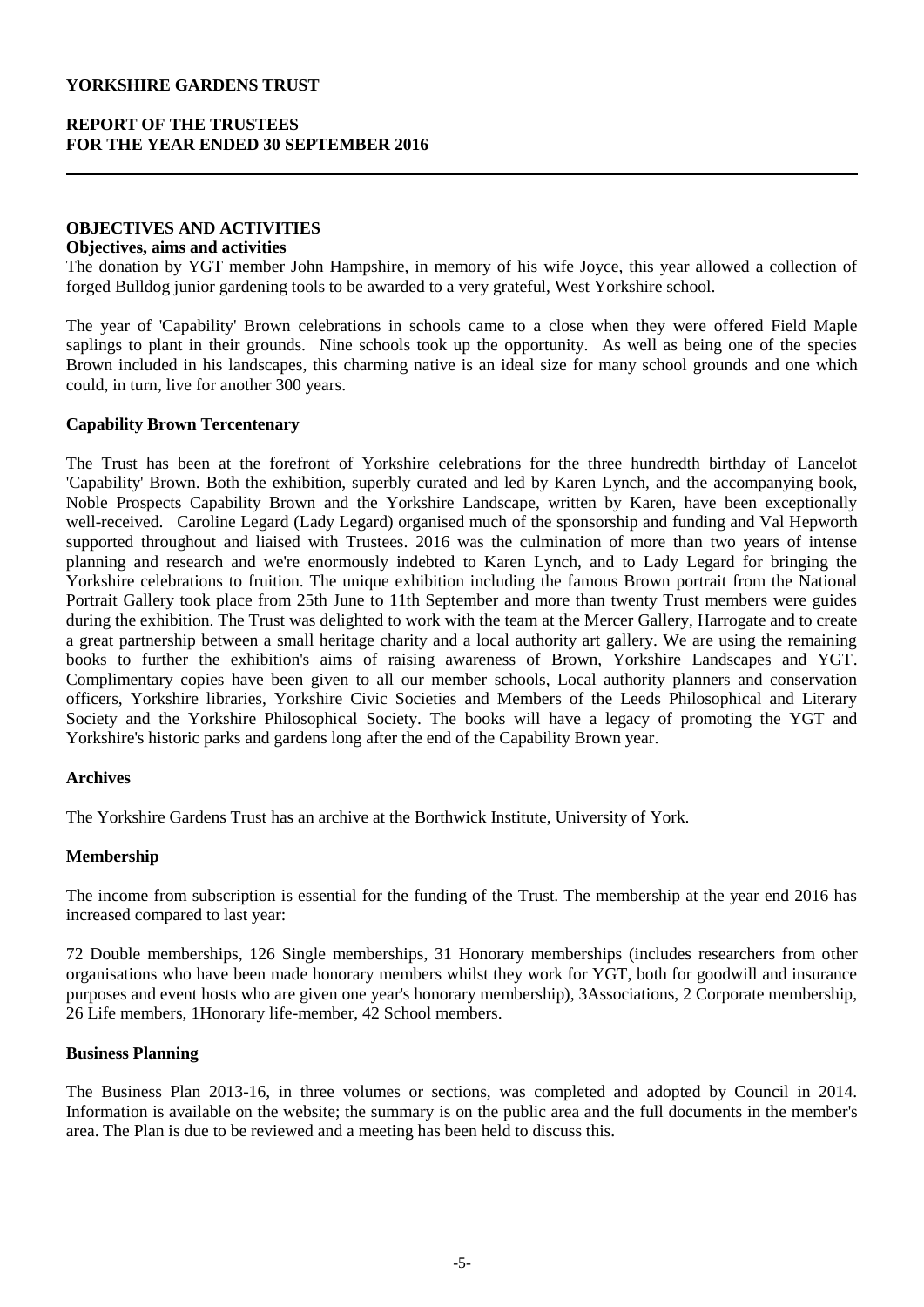### **REPORT OF THE TRUSTEES FOR THE YEAR ENDED 30 SEPTEMBER 2016**

#### **OBJECTIVES AND ACTIVITIES Objectives, aims and activities**

#### **Financial Review**

This year, a significant financial contribution to our funds has been made by our Brown Tercentenary celebrations, with the fine exhibition at the Mercer Gallery in Harrogate, visited by about ten thousand people and the book on Capability Brown, produced by our own Karen Lynch. The project was highly successful, and is making a most significant financial contribution to our funds. We are deeply indebted to the many project sponsors.

Another memorable associated event was the Tour of Northumberland in June 2016, and the profit on this has also contributed most usefully to the funds of the Trust.

The finances of the Trust are in excellent shape, but we are always conscious of the need to ensure that our funds are sufficient to continue the valuable work we do. The Council of Management and the Trust's paid part-time administrative help have continued to work hard to find ways to reduce costs and we thank members who have made helpful suggestions. Whilst aiming to make events affordable, the events team has succeeded in continuing the good surplus in order to offset administration costs and add to the voluntary income. Membership subscriptions do not cover the Trust's outgoings. Receiving the wonderful legacy from one of our founders, the late Mrs Phillipa Rakusen, has made the Trust's financial position much stronger and will enable us to achieve more for Yorkshire's historic parks and gardens. The Council has developed a conservative strategy for the legacy and has spent some of the funds this year.

The Trust resources comprise its members, their skills and willingness to assist the Trust, the wealth of information it holds and the funds largely, but not solely, from subscriptions. The Trust continues to rely on the services of a few unpaid volunteers and donations in kind of office facilities, postage, telephone, printing, copying and the non-claiming of travelling expenses etc., to augment the Council's expenses included in the financial statements. Lack of sufficient active volunteers continues to be a major risk for the Trust and remains under constant review.

Appropriate insurance remains in place including professional indemnity insurance covering trustees and Vice-presidents. Non-YGT new members of the Research and Recording sub-committee are also made members of the Trust so that they are covered by our insurance. The Trust's assets held in cash are available and adequate to fulfil the obligations of the charity.

### **Reserves Policy**

The Trust endeavours to retain the necessary level of reserves and to continue to plan the prioritisation of expenditure with care to further the aims and objectives of the Trust and secure its future.

### **STRUCTURE, GOVERNANCE AND MANAGEMENT**

#### **Governing document**

The Governing Instrument is the Memorandum and Articles of Association of the Yorkshire Gardens Trust. This document sets out the specific restrictions regarding the application of the income and property of the Trust and the investment of monies of the Trust. The affairs of the Trust are managed by the Council of Management. Members of this Council are termed Trustees. As it is now twenty years since we achieved our Memorandum and Articles, the trustees are taking professional advice on up-dating them.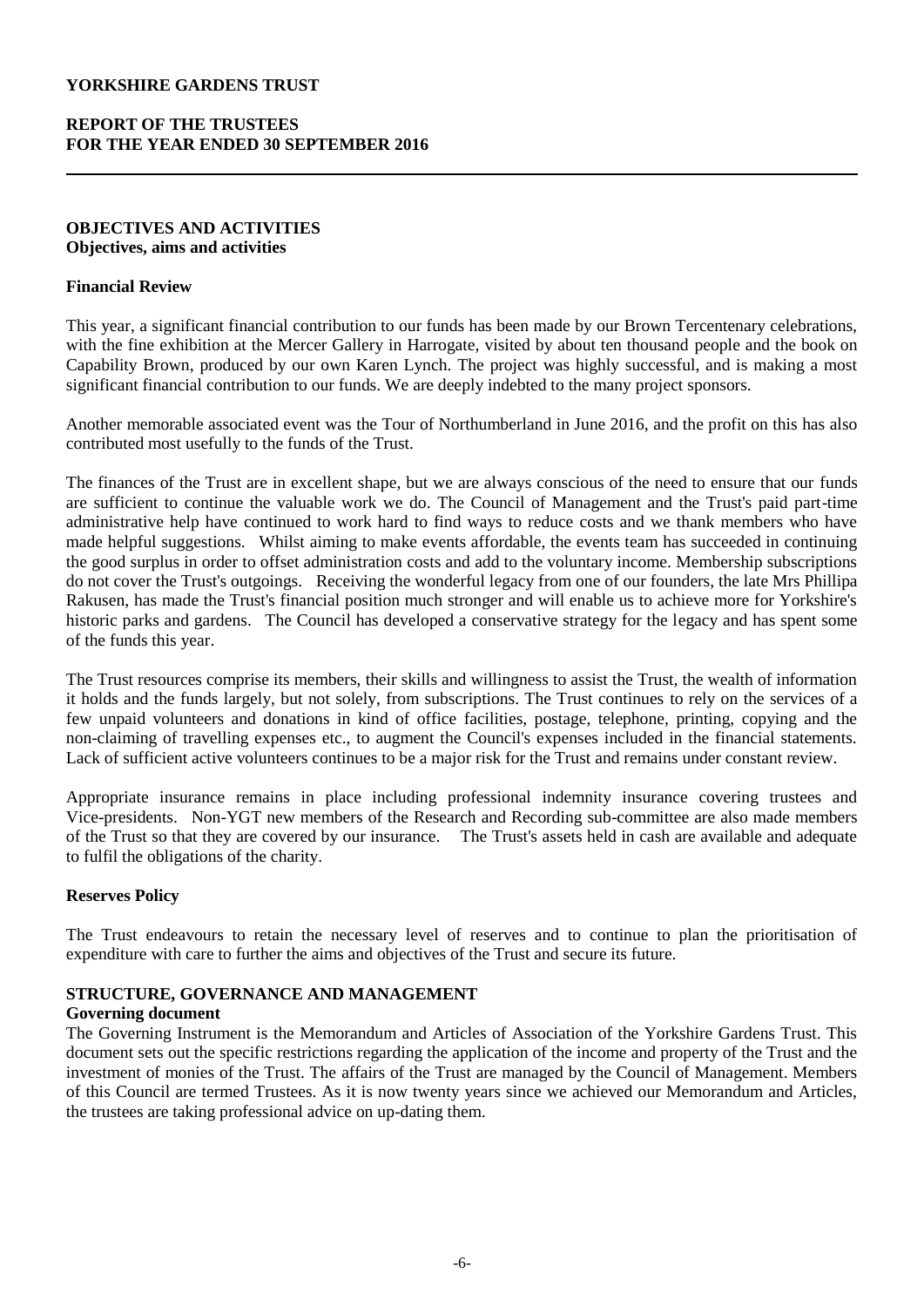### **REPORT OF THE TRUSTEES FOR THE YEAR ENDED 30 SEPTEMBER 2016**

### **STRUCTURE, GOVERNANCE AND MANAGEMENT**

#### **Recruitment, appointment and training of new trustees**

The Directors of the Yorkshire Gardens Trust are also Charity Trustees for the purposes of charity law and under the company's articles are also Members. Under the requirements of the Memorandum and Articles of Association one third (or the number nearest one third) of Trustees must retire at each Annual General Meeting (AGM). Retiring Trustees can be re-elected. There is no fixed term of office for Trustees. At the Council of Management meeting immediately after the AGM the Council elects a Chairman and appoints officers. Council usually delegates some of its powers to the sub- committees consisting of such member or members of Council as they think fit. These sub-committees report to the Council of Management at each Council meeting. Expertise has been built up and contributed by Trustees over the past twenty years. The specialised work of the Trust welcomes the input from Trustees and also encourages the support of skilled and knowledgeable members and other professionals and partners. Where possible the latter are co-opted to work with the sub-committees which are: Conservation, Communications, Schools Education, Events, Finance/ Business Planning, Research and Recording and Archives.

Trustees with interests and skills which can help the Trust's objectives are usually elected at an AGM. Where this is not possible the Council of Management may co-opt a Trustee prior to election at the following AGM. Current Trustees encourage Trust members and others with helpful skills, to consider becoming Trustees. Trustee training is by mentoring from established Trustees. These personal links are aided by documentation with relevant information and leaflets e.g. Essential Trustee: What you need to know: CC3, other Charity Commission updates, the Trust's governance documents and information on the YGT and its achievements.

Information from the Charity Commission is regularly e-mailed to the Trust and circulated to all Trustees as necessary. Assistance has also continued to be sought and given by the Trust's Accountants and Solicitor.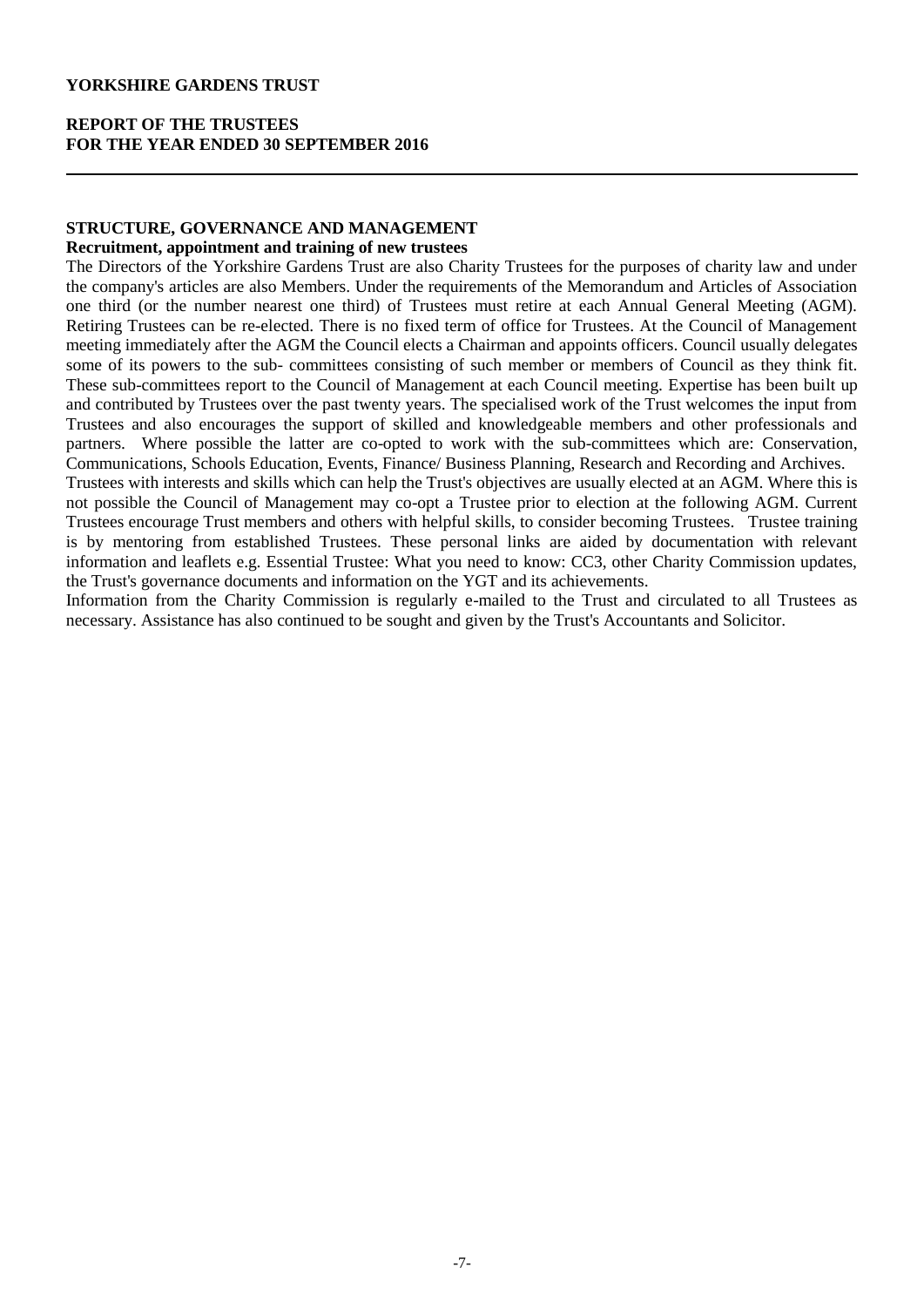### **REPORT OF THE TRUSTEES FOR THE YEAR ENDED 30 SEPTEMBER 2016**

# **STRUCTURE, GOVERNANCE AND MANAGEMENT**

#### **Organisational structure and management**

The Council of Management comprised seven members who met four times during the year. Questions, including policy and strategy, arising at any meeting are decided by a majority of votes. The Trust has sub-committees taking a special interest in each of the working areas named above, ie conservation, schools education etc. These groups met according to need and each sub-committee either included at least one Council member or a designated link Trustee, whose role is to report the work of their sub-committee to the Council of Management before the Council meeting. Council then discusses any proposals and makes decisions reporting back to the sub-committee and sending them the minutes.

Funding allocation for the activities of the various sub-committees is discussed by each group, including the budget allocation and projection, guided by the treasurer and Business Plan 2013-16. Funding is agreed by the Council of Management at the June Council meeting. The Officers and the Trustees for the sub-committees are elected at the first Council of Management Meeting following the AGM. No person/body appoints Trustees.

The Trust is a member of the Gardens Trust [following the merger of the Association of Gardens Trust (AGT) and the Garden History Society (GHS) in 2015] and sends a voting delegate to any Business Meetings and the AGM. A capitation levy is payable for this membership and YGT insurance is organised through this national body. Through the Gardens Trust, the Trust is also a member of 'Heritage Alliance', the national body for organisations concerned with all aspects of the historic environment. One Trustee represents historic parks and gardens issues on the Historic Environment Forum for Yorkshire and Humber. The YGT also has a Nominated Trustee, Jane Furse, for the Wentworth Castle and Stainborough Park Heritage Trust who continues to take a very active role as a skilled advisor and Vice-chairman of trustees, for this nationally important site. (The only Grade I Registered Park and Garden in South Yorkshire).

The nineteenth Annual General Meeting took place at The Heritage and Learning Centre, Scampston Hall on 19th March 2016. This AGM was a special celebration for the tercentenary of Lancelot 'Capability' Brown held at one of the major estates where he had worked. The Council of Management met on 10 Nov 2015, 2 Feb 2016, 19 April 2016 and 28 June 2016.

The next AGM will be held at Masham Town Hall on Saturday 18 March 2017.

This year much time and effort has been spent organising the Trust's celebrations for the tercentenary of Lancelot 'Capability' Brown [for details of special Exhibition and Book and of visit to Northumberland see earlier reports].

Minutes of Council meetings will be archived and accessible at the Borthwick Institute, University of York.

**REFERENCE AND ADMINISTRATIVE DETAILS Registered Company number**

03256311 (England and Wales)

**Registered Charity number** 1060697

**Registered office**

31 St. Saviourgate York North Yorkshire YO1 8NQ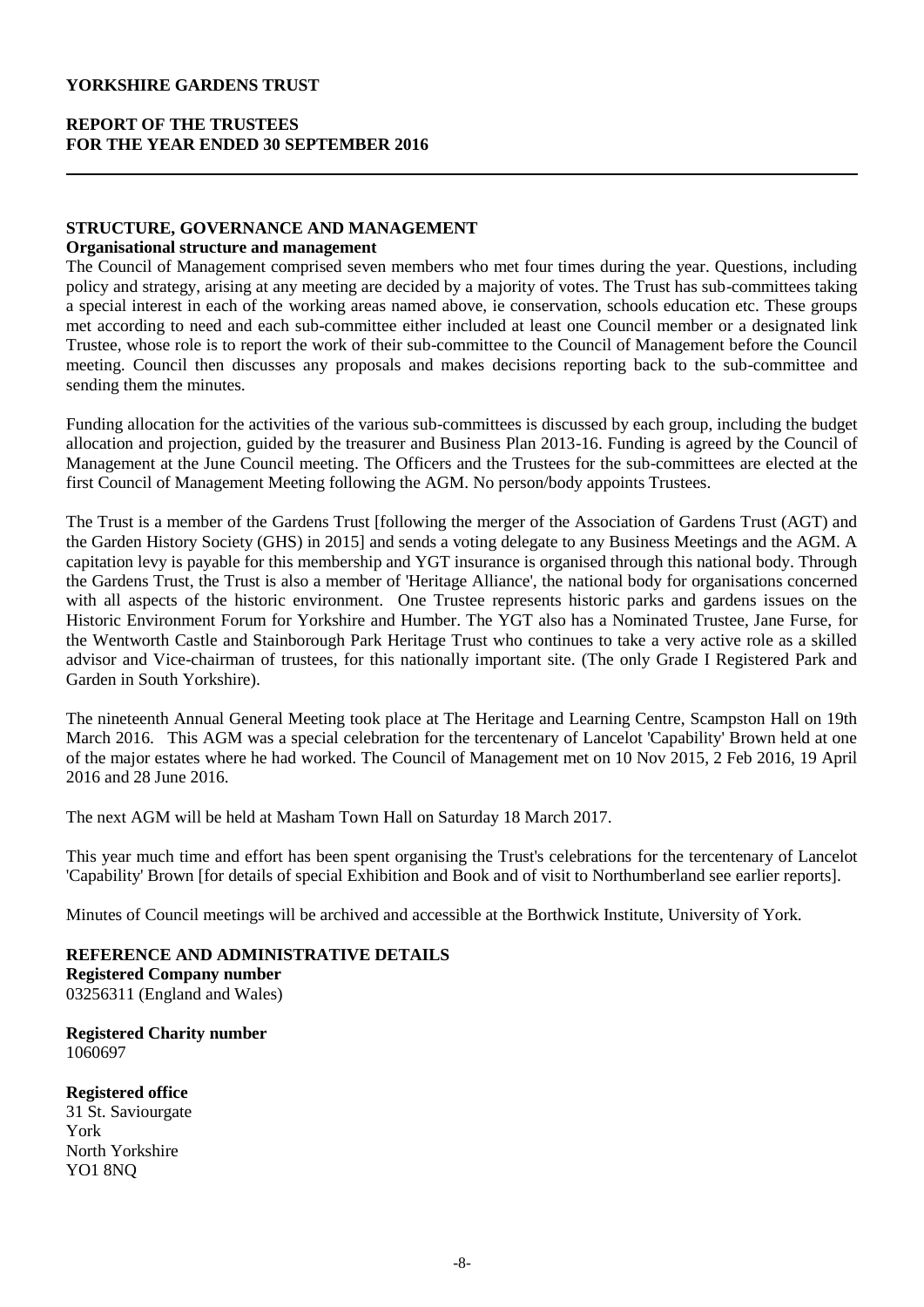### **REPORT OF THE TRUSTEES FOR THE YEAR ENDED 30 SEPTEMBER 2016**

### **REFERENCE AND ADMINISTRATIVE DETAILS**

#### **Trustees**

The subscribers to the Memorandum and Articles of Association (The Council of Management) who held office during the year were as follows:-

| Mrs Val Hepworth    | Chairman, Company Secretary, Conservation, Events.                          |
|---------------------|-----------------------------------------------------------------------------|
| Mr Malcolm Barnett  | Pippa Rakusen Bequest, Company Secretary assistance.                        |
| Mr Ray Blyth        | Events, Refugee Event, from 19th March 2016. Small Grants Scheme.           |
| Mr Tony Cleaver     | Newsletter Editor.                                                          |
| Mrs Penelope Dawson | Conservation, Archives, Schools Education.                                  |
| Brown               |                                                                             |
| Mrs Jane Furse      | Nominated Trustee to the Wentworth Castle and Stainborough Park Heritage    |
|                     | Trust, Conservation, resigned 19th March 2016.                              |
| Ms Kath Gibson      | Conservation, YGT Voting Delegate to Gardens Trust [formerly AGT], resigned |
|                     | 25th June 2016.                                                             |
| Mr David Tiptaft    | Honorary Treasurer to 30th September 2016.                                  |
| Mr Nigel Tooze      | Co-opted 28th June 2016, Honorary Treasurer from 1st October 2016.          |

The Charity Trustees are the current Directors of the limited company.

There is a vacancy for a Vice Chairman and also a Secretary to Council.

Some Council meetings have been attended by Vice-presidents Peter Goodchild, Nick Lane Fox and Lady Legard. Nick Lane Fox became a Vice-president on 10th November 2015.

Mrs Louise Amende has continued to undertake her remunerated role as Administrator for Events bookings, Membership Secretary and assisting the Council, due to the continued lack of further volunteers.

### **Independent examiner**

UHY Calvert Smith Chartered Accountants 31 St Saviourgate York YO1 8NQ

#### **Solicitors**

Wrigleys 19 Cookridge Street Leeds LS2 3AG

### **Bankers**

Yorkshire Bank 46 Coney Street York YO1 1NQ

CAF Bank 25 Kings Hill Avenue Kings Hill W Malling Kent ME19 4JQ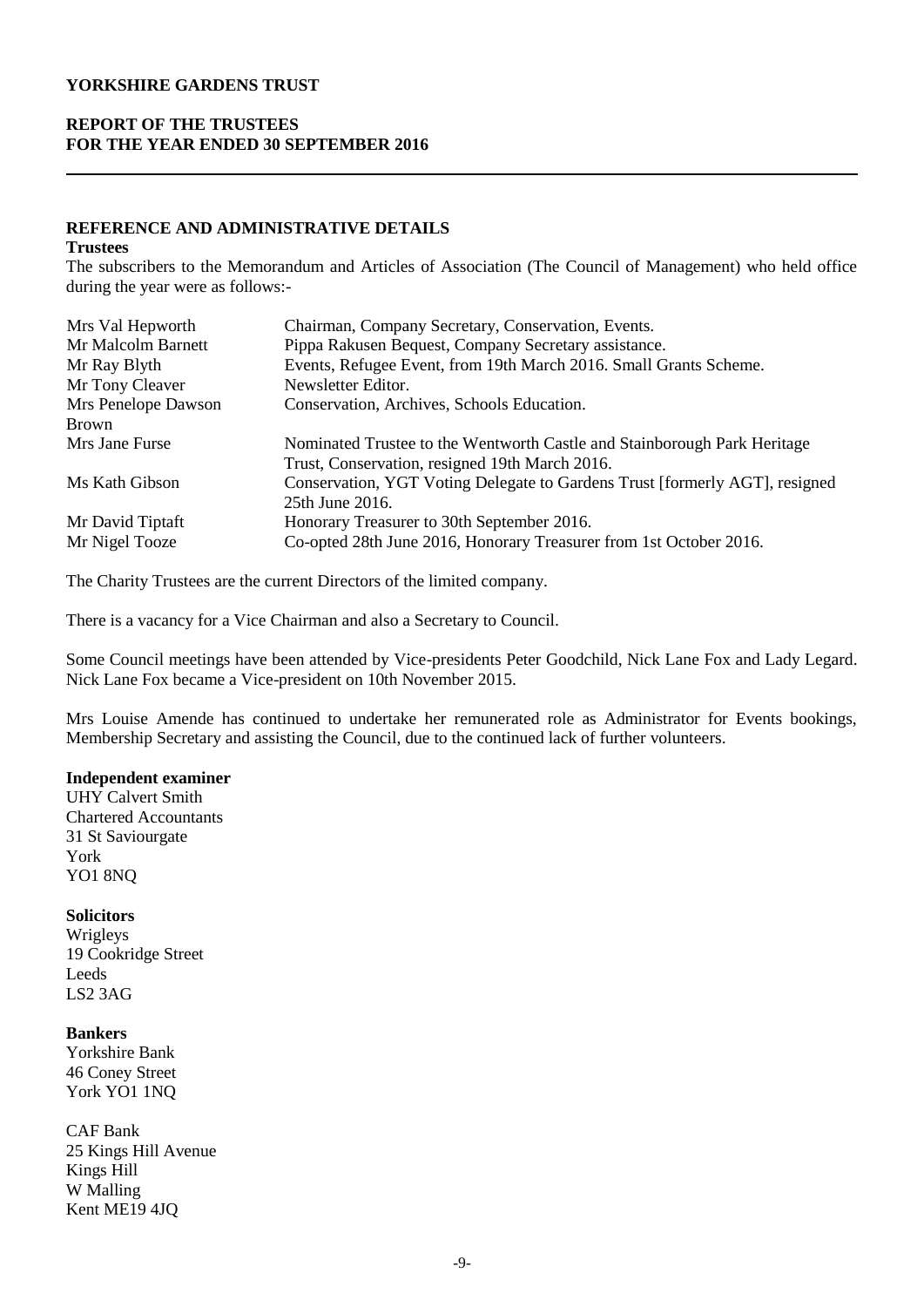## **REPORT OF THE TRUSTEES FOR THE YEAR ENDED 30 SEPTEMBER 2016**

This report has been prepared in accordance with the special provisions of Part 15 of the Companies Act 2006 relating to small companies.

Approved by order of the board of trustees on 2 February 2017 and signed on its behalf by:

Mrs Valerie Hepworth - Trustee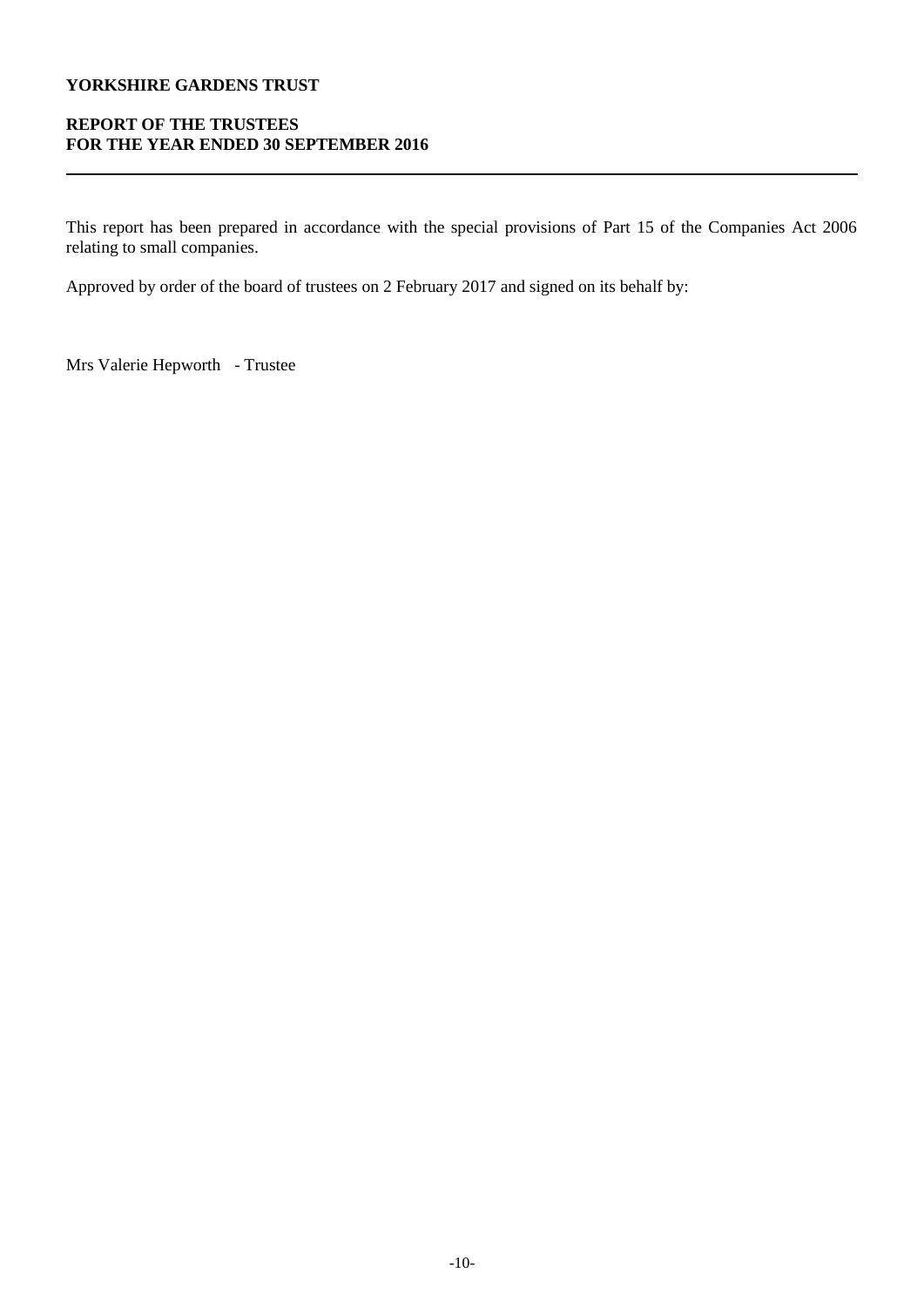# **INDEPENDENT EXAMINER'S REPORT TO THE TRUSTEES OF YORKSHIRE GARDENS TRUST**

I report on the accounts for the year ended 30 September 2016 set out on pages fourteen to twenty two.

#### **Respective responsibilities of trustees and examiner**

The charity's trustees (who are also the directors for the purposes of company law) are responsible for the preparation of the accounts. The charity's trustees consider that an audit is not required for this year (under Section  $144(2)$  of the Charities Act 2011 (the 2011 Act)) and that an independent examination is required.

Having satisfied myself that the charity is not subject to audit under company law and is eligible for independent examination, it is my responsibility to:

- examine the accounts under Section 145 of the 2011 Act
- to follow the procedures laid down in the General Directions given by the Charity Commission (under Section  $145(5)(b)$  of the 2011 Act); and
- to state whether particular matters have come to my attention.

#### **Basis of the independent examiner's report**

My examination was carried out in accordance with the General Directions given by the Charity Commission. An examination includes a review of the accounting records kept by the charity and a comparison of the accounts presented with those records. It also includes consideration of any unusual items or disclosures in the accounts, and seeking explanations from you as trustees concerning any such matters. The procedures undertaken do not provide all the evidence that would be required in an audit, and consequently no opinion is given as to whether the accounts present a 'true and fair view ' and the report is limited to those matters set out in the statements below.

#### **Independent examiner's statement**

In connection with my examination, no matter has come to my attention:

- (1) which gives me reasonable cause to believe that, in any material respect, the requirements
	- to keep accounting records in accordance with Section 386 and 387 of the Companies Act 2006; and
	- to prepare accounts which accord with the accounting records, comply with the accounting requirements of Sections 394 and 395 of the Companies Act 2006 and with the methods and principles of the Accounting and Reporting by Charities: Statement of Recommended Practice applicable to charities preparing their accounts in accordance with the Financial Reporting Standard for Smaller Entities (the FRSSE) (effective 1 January 2015)

have not been met; or

(2) to which, in my opinion, attention should be drawn in order to enable a proper understanding of the accounts to be reached.

Mr H Priest UHY Calvert Smith Chartered Accountants 31 St Saviourgate York YO1 8NQ

6 February 2017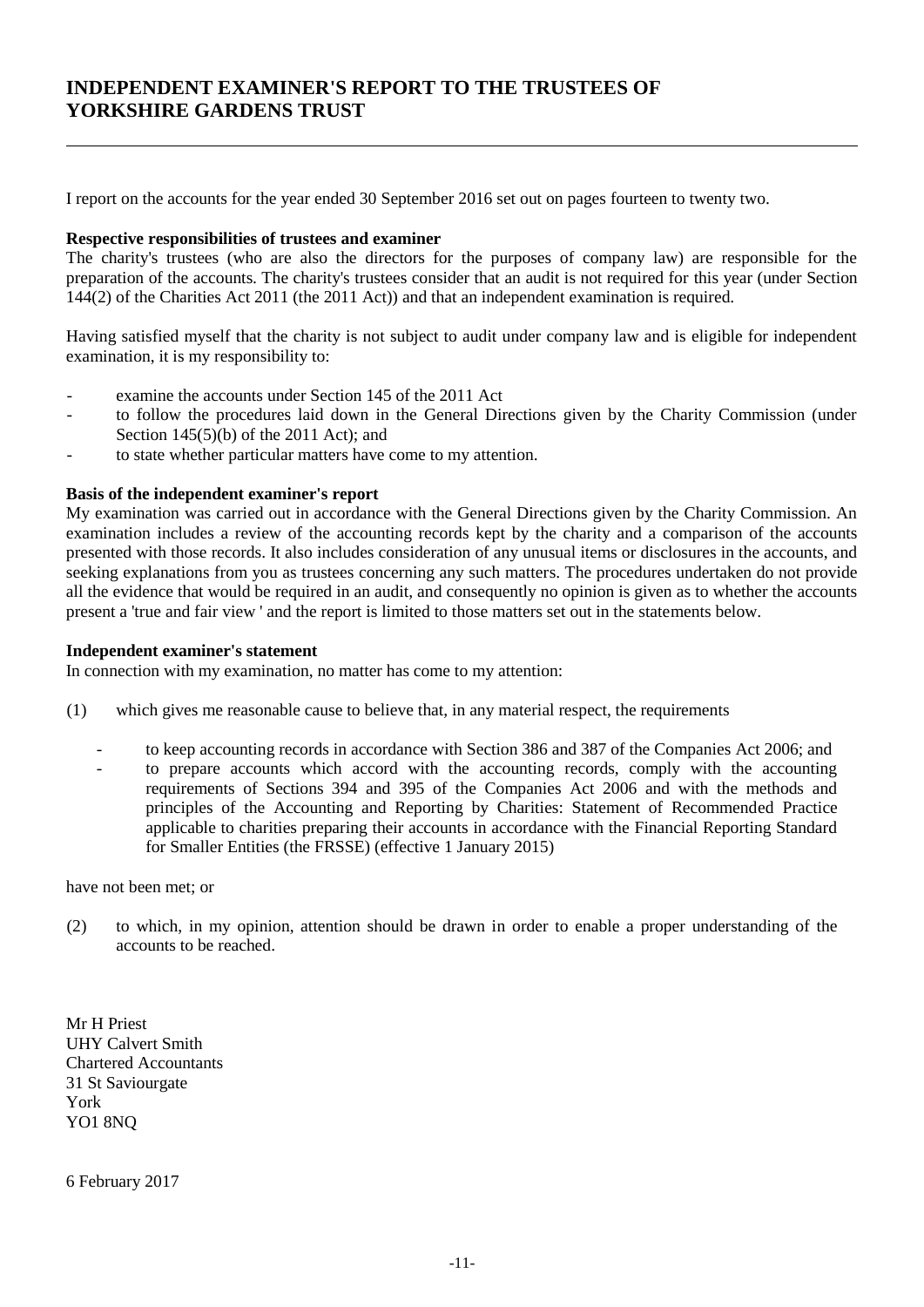### **STATEMENT OF FINANCIAL ACTIVITIES FOR THE YEAR ENDED 30 SEPTEMBER 2016**

|                                                                                                                                                                                | <b>Notes</b>      | <b>Unrestricted</b><br>funds<br>£ | <b>Restricted</b><br>funds<br>£ | 2016<br><b>Total</b><br>funds<br>£ | 2015<br>Total<br>funds<br>$\pounds$ |
|--------------------------------------------------------------------------------------------------------------------------------------------------------------------------------|-------------------|-----------------------------------|---------------------------------|------------------------------------|-------------------------------------|
| <b>INCOME AND ENDOWMENTS FROM</b><br>Donations and legacies<br><b>Charitable activities</b>                                                                                    | $\mathbf{2}$<br>4 | 23,327                            |                                 | 23,327                             | 59,206                              |
| Functions, events<br>Sale of books                                                                                                                                             |                   | 13,154<br>1,185                   |                                 | 13,154<br>1,185                    | 6,329<br>37                         |
| Investment income                                                                                                                                                              | 3                 | 46                                |                                 | 46                                 | 19                                  |
| <b>Total</b>                                                                                                                                                                   |                   | 37,712                            |                                 | 37,712                             | 65,591                              |
| <b>EXPENDITURE ON</b><br><b>Charitable activities</b><br>Functions, events<br>Grants, donations<br><b>Capability Brown Celebrations Costs</b><br>Administration and governance |                   | 7,704<br>13,601<br>10,032         | 2,170<br>5,555                  | 7,704<br>2,170<br>19,156<br>10,032 | 2,457<br>3,568<br>445<br>9,187      |
| Other                                                                                                                                                                          |                   |                                   | 532                             | 532                                | 294                                 |
| <b>Total</b>                                                                                                                                                                   |                   | 31,337                            | 8,257                           | 39,594                             | 15,951                              |
| NET INCOME/(EXPENDITURE)                                                                                                                                                       |                   | 6,375                             | (8,257)                         | (1,882)                            | 49,640                              |
| <b>RECONCILIATION OF FUNDS</b>                                                                                                                                                 |                   |                                   |                                 |                                    |                                     |
| <b>Total funds brought forward</b>                                                                                                                                             |                   | 69,013                            | 9,281                           | 78,294                             | 28,654                              |
| <b>TOTAL FUNDS CARRIED FORWARD</b>                                                                                                                                             |                   | 75,388                            | 1,024                           | 76,412                             | 78,294                              |

The notes form part of these financial statements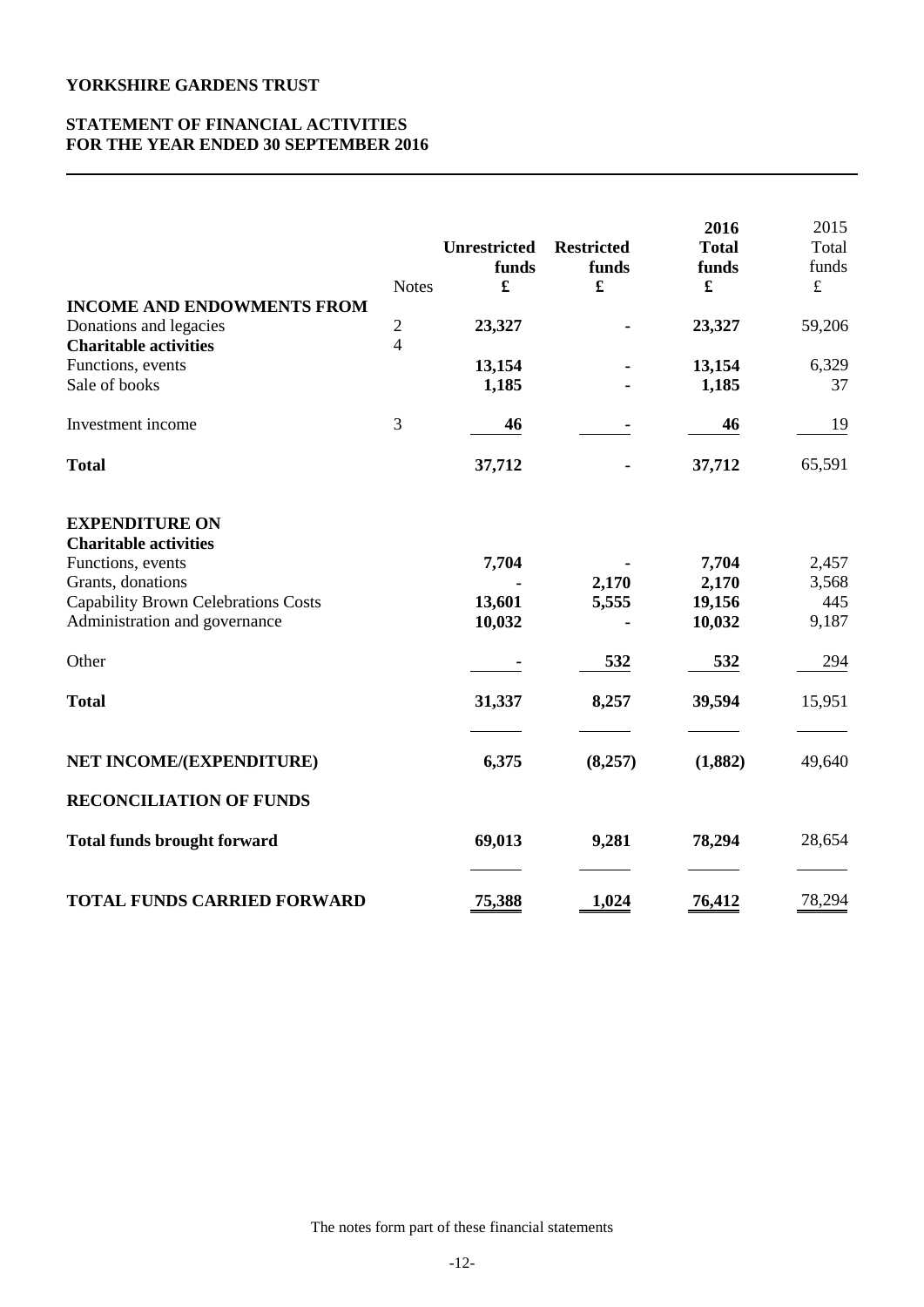### **BALANCE SHEET AT 30 SEPTEMBER 2016**

| <b>FIXED ASSETS</b>                                                           | <b>Notes</b> | <b>Unrestricted</b><br>funds<br>£ | <b>Restricted</b><br>funds<br>£ | 2016<br><b>Total</b><br>funds<br>$\pmb{\mathfrak{L}}$ | 2015<br>Total<br>funds<br>$\pounds$ |
|-------------------------------------------------------------------------------|--------------|-----------------------------------|---------------------------------|-------------------------------------------------------|-------------------------------------|
| Tangible assets                                                               | 9            | 40                                |                                 | 40                                                    | 50                                  |
| <b>CURRENT ASSETS</b><br>Debtors<br>Cash at bank                              | 10           | 78,093                            | 1,024                           | 79,117                                                | 129<br>79,321                       |
|                                                                               |              | 78,093                            | 1,024                           | 79,117                                                | 79,450                              |
| <b>CREDITORS</b><br>Amounts falling due within one year<br>NET CURRENT ASSETS | 11           | (2,745)<br>75,348                 | 1,024                           | (2,745)<br>76,372                                     | (1,206)<br>78,244                   |
| TOTAL ASSETS LESS CURRENT<br><b>LIABILITIES</b>                               |              | 75,388                            | 1,024                           | 76,412                                                | 78,294                              |
| <b>NET ASSETS</b>                                                             |              | 75,388                            | 1,024                           | <u>76,412</u>                                         | 78,294                              |
| <b>FUNDS</b><br>Unrestricted funds<br>Restricted funds                        | 12           |                                   |                                 | 75,388<br>1,024                                       | 69,013<br>9,281                     |
| <b>TOTAL FUNDS</b>                                                            |              |                                   |                                 | 76,412                                                | 78,294                              |

The notes form part of these financial statements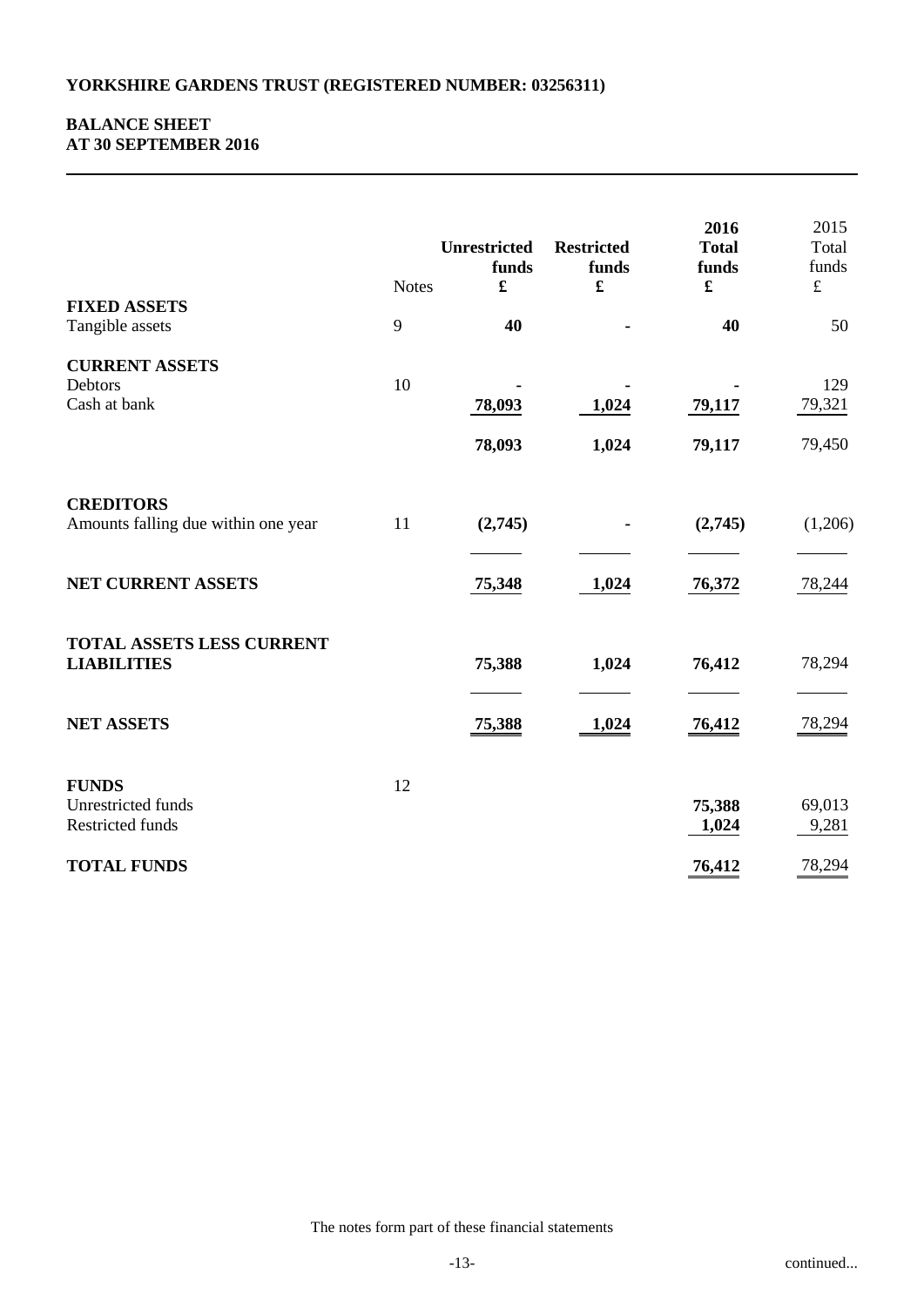### **YORKSHIRE GARDENS TRUST (REGISTERED NUMBER: 03256311)**

### **BALANCE SHEET - CONTINUED AT 30 SEPTEMBER 2016**

The charitable company is entitled to exemption from audit under Section 477 of the Companies Act 2006 for the year ended 30 September 2016.

The members have not required the charitable company to obtain an audit of its financial statements for the year ended 30 September 2016 in accordance with Section 476 of the Companies Act 2006.

The trustees acknowledge their responsibilities for

- (a) ensuring that the charitable company keeps accounting records that comply with Sections 386 and 387 of the Companies Act 2006 and
- (b) preparing financial statements which give a true and fair view of the state of affairs of the charitable company as at the end of each financial year and of its surplus or deficit for each financial year in accordance with the requirements of Sections 394 and 395 and which otherwise comply with the requirements of the Companies Act 2006 relating to financial statements, so far as applicable to the charitable company.

These financial statements have been prepared in accordance with the special provisions of Part 15 of the Companies Act 2006 relating to small charitable companies and with the Financial Reporting Standard for Smaller Entities (effective January 2015).

The financial statements were approved by the Board of Trustees on 2 February 2017 and were signed on its behalf by:

Mrs Valerie Hepworth -Trustee

Mr David Howard Palmer Tiptaft -Trustee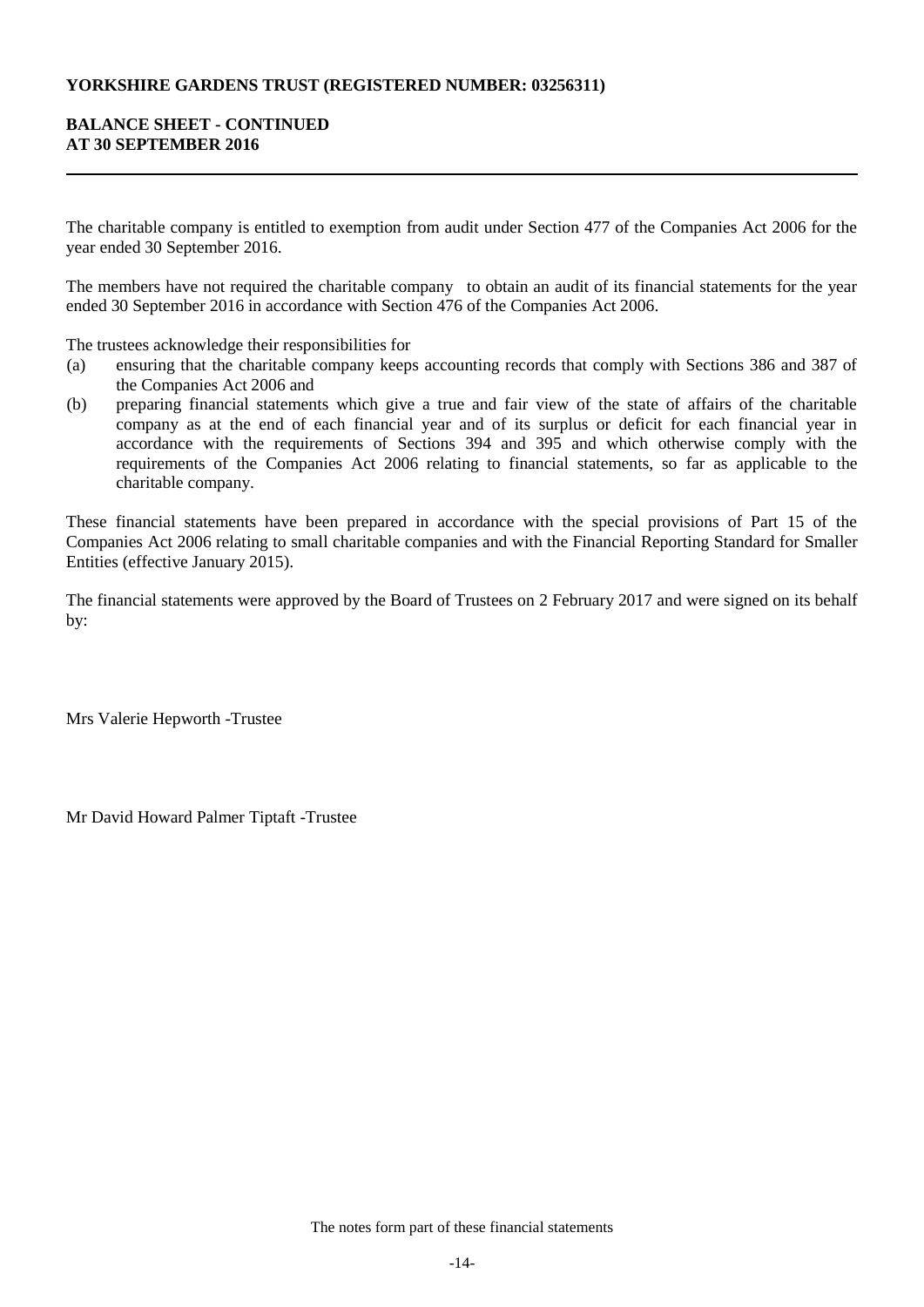### **NOTES TO THE FINANCIAL STATEMENTS FOR THE YEAR ENDED 30 SEPTEMBER 2016**

#### **1. ACCOUNTING POLICIES**

#### **Basis of preparing the financial statements**

The financial statements of the charitable company have been prepared in accordance with the Charities SORP (FRSSE) 'Accounting and Reporting by Charities: Statement of Recommended Practice applicable to charities preparing their accounts in accordance with the Financial Reporting Standard for Smaller Entities (the FRSSE) (effective 1 January 2015)', the Financial Reporting Standard for Smaller Entities (effective January 2015) and the Companies Act 2006. The financial statements have been prepared under the historical cost convention.

#### **Income**

All income is recognised in the Statement of Financial Activities once the charity has entitlement to the funds, it is probable that the income will be received and the amount can be measured reliably.

### **Expenditure**

Liabilities are recognised as expenditure as soon as there is a legal or constructive obligation committing the charity to that expenditure, it is probable that a transfer of economic benefits will be required in settlement and the amount of the obligation can be measured reliably. Expenditure is accounted for on an accruals basis and has been classified under headings that aggregate all cost related to the category. Where costs cannot be directly attributed to particular headings they have been allocated to activities on a basis consistent with the use of resources.

Grants offered subject to conditions which have not been met at the year end date are noted as a commitment but not accrued as expenditure.

#### **Tangible fixed assets**

Depreciation is provided at the following annual rates in order to write off each asset over its estimated useful life.

Plant and machinery etc - 15% on reducing balance

#### **Taxation**

The charity is exempt from corporation tax on its charitable activities.

#### **Fund accounting**

Unrestricted funds can be used in accordance with the charitable objectives at the discretion of the trustees.

Restricted funds can only be used for particular restricted purposes within the objects of the charity. Restrictions arise when specified by the donor or when funds are raised for particular restricted purposes.

Further explanation of the nature and purpose of each fund is included in the notes to the financial statements.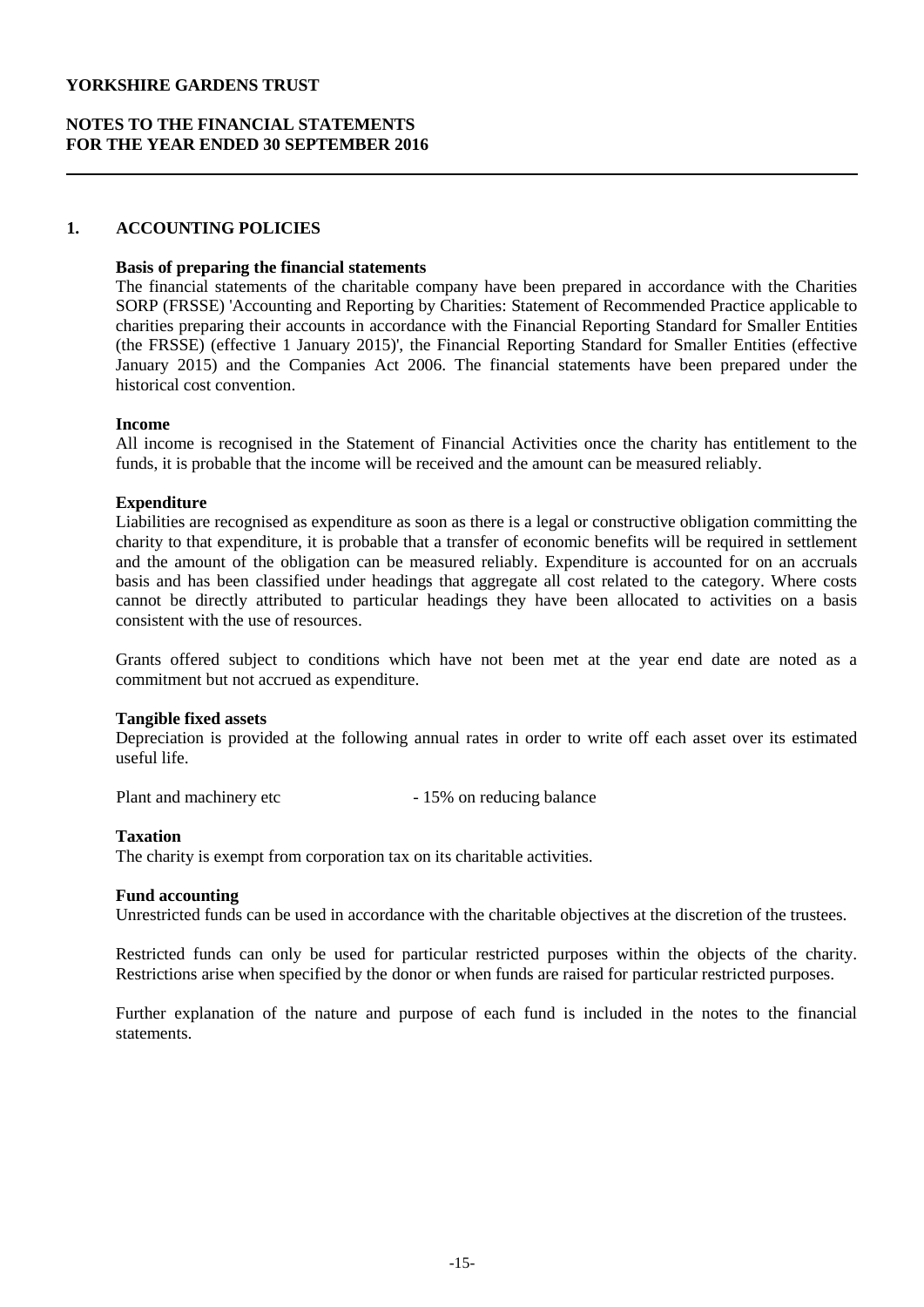### **NOTES TO THE FINANCIAL STATEMENTS - CONTINUED FOR THE YEAR ENDED 30 SEPTEMBER 2016**

### **2. DONATIONS AND LEGACIES**

|                                  | 2016          | 2015   |
|----------------------------------|---------------|--------|
|                                  | £             | £      |
| Members subscriptions, donations | 4,186         | 4,410  |
| Legacies                         | ۰             | 46,223 |
| Gift aid                         | 1,805         | 543    |
| Donations                        | 17,336        | 530    |
| Grants                           |               | 7,500  |
|                                  | <u>23,327</u> | 59,206 |

# **3. INVESTMENT INCOME**

|                          | 2016         | 2015                              |
|--------------------------|--------------|-----------------------------------|
|                          |              |                                   |
| Deposit account interest | 46<br>______ | 19<br>$\sim$ $\sim$ $\sim$ $\sim$ |
|                          |              |                                   |

## **4. INCOME FROM CHARITABLE ACTIVITIES**

|                           | 2016    | 2015     |
|---------------------------|---------|----------|
|                           |         |          |
| Functions, events income  | 13,154  | 6,329    |
| Functions, events costs   | (7.704) | (2, 457) |
| Functions, events surplus | 5,450   | 3,872    |

# **5. GRANTS PAYABLE**

| Grants, donations                                                     | 2016<br>£<br>2,170 | 2015<br>$\pounds$<br><u>3,568</u> |
|-----------------------------------------------------------------------|--------------------|-----------------------------------|
| The total grants paid to institutions during the year was as follows: |                    |                                   |
|                                                                       | 2016               | 2015                              |
|                                                                       | £                  | £                                 |
| <b>Schools Project</b>                                                | 1,170              | 665                               |
| <b>Scampston Conservatory Preservation Company</b>                    |                    | 903                               |
| Garden of Remembrance, Todmorden                                      |                    | 1,000                             |
| Upper Nidderdale Landscape, Harrogate                                 |                    | 1,000                             |
| Duncombe Park, Tuscan Temple                                          | 1,000              |                                   |
|                                                                       | 2,170              | 3,568                             |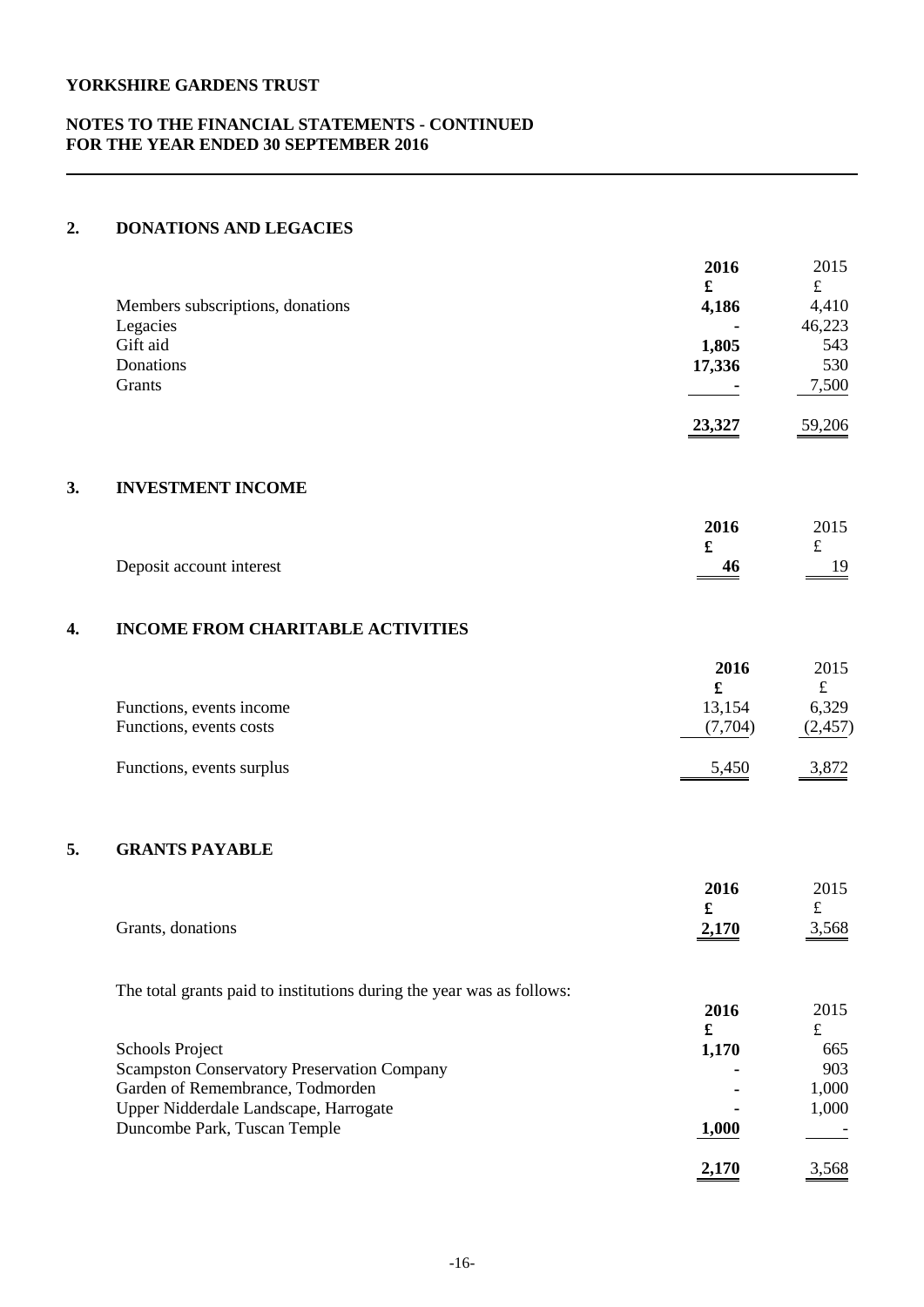### **NOTES TO THE FINANCIAL STATEMENTS - CONTINUED FOR THE YEAR ENDED 30 SEPTEMBER 2016**

### **6. NET INCOME/(EXPENDITURE)**

Net income/(expenditure) is stated after charging/(crediting):

| Depreciation - owned assets | 2016<br>£<br>10  | 2015<br>£<br>10  |
|-----------------------------|------------------|------------------|
| Accountancy                 | 2016<br>£<br>948 | 2015<br>£<br>936 |

### **7. TRUSTEES' REMUNERATION AND BENEFITS**

There were no trustees' remuneration or other benefits for the year ended 30 September 2016 nor for the year ended 30 September 2015.

### **Trustees' expenses**

During the year, trustees' travelling expenses of £41 were reimbursed (2015 - £57).

# **8. COMPARATIVES FOR THE STATEMENT OF FINANCIAL ACTIVITIES**

|                                                       | Unrestricted<br>funds<br>£ | <b>Restricted</b><br>funds<br>£ | Total funds<br>$\pounds$ |
|-------------------------------------------------------|----------------------------|---------------------------------|--------------------------|
| <b>INCOME AND ENDOWMENTS FROM</b>                     |                            |                                 |                          |
| Donations and legacies                                | 51,206                     | 8,000                           | 59,206                   |
| <b>Charitable activities</b>                          |                            |                                 |                          |
| Functions, events                                     | 6,329                      |                                 | 6,329                    |
| Sale of books                                         | 37                         |                                 | 37                       |
| Investment income                                     | 19                         |                                 | 19                       |
| <b>Total</b>                                          | 57,591                     | 8,000                           | 65,591                   |
| <b>EXPENDITURE ON</b><br><b>Charitable activities</b> |                            |                                 |                          |
| Functions, events                                     | 2,457                      |                                 | 2,457                    |
| Grants, donations                                     | 2,568                      | 1,000                           | 3,568                    |
| <b>Capability Brown Celebrations Costs</b>            |                            | 445                             | 445                      |
| Administration and governance                         | 9,187                      |                                 | 9,187                    |
| Other                                                 | 20                         | 274                             | 294                      |
| <b>Total</b>                                          | 14,232                     | 1,719                           | 15,951                   |
| NET INCOME/(EXPENDITURE)                              | 43,359                     | 6,281                           | 49,640                   |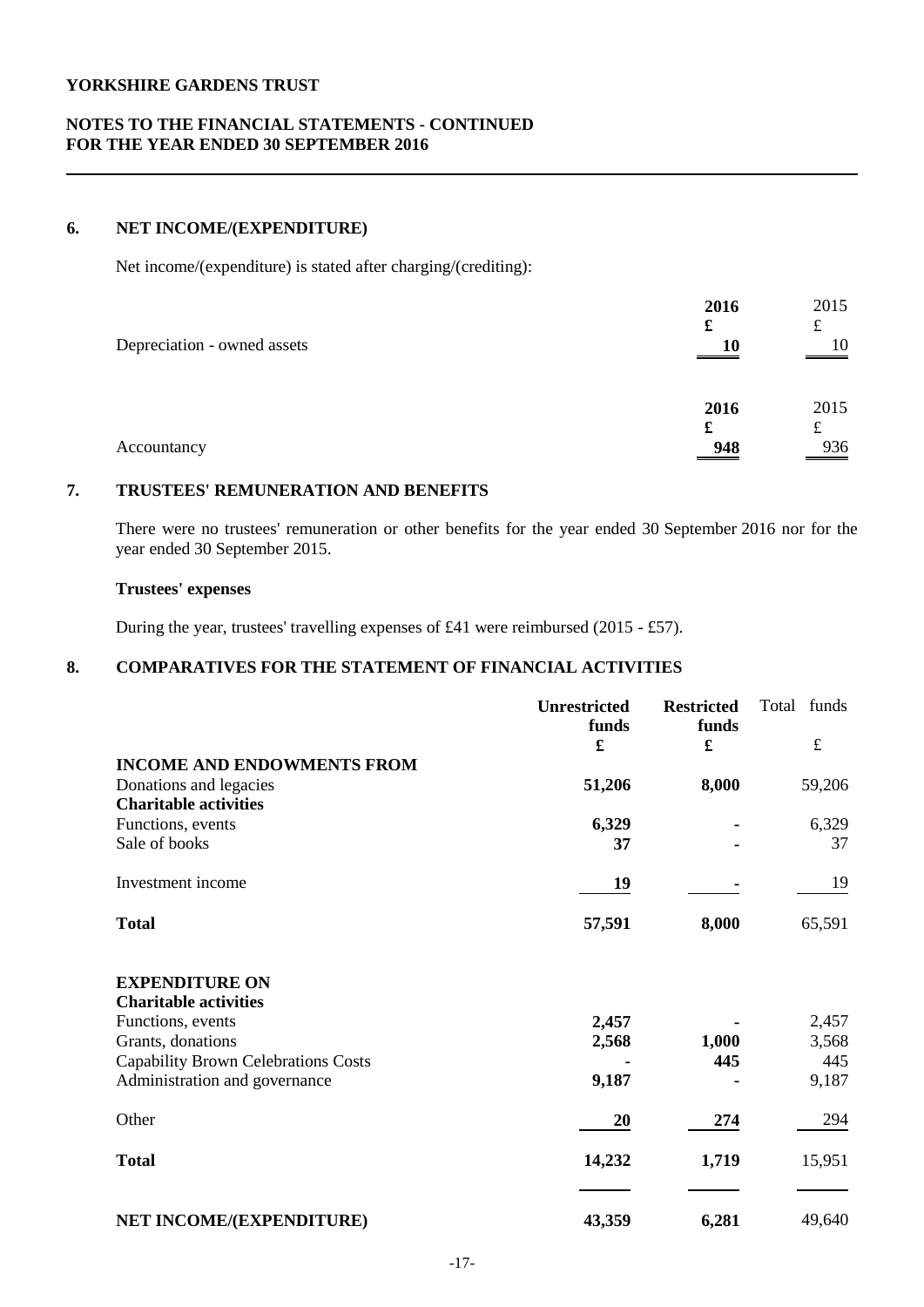### **NOTES TO THE FINANCIAL STATEMENTS - CONTINUED FOR THE YEAR ENDED 30 SEPTEMBER 2016**

| 8.  | <b>COMPARATIVES FOR THE STATEMENT OF FINANCIAL ACTIVITIES - continued</b> |                     |                               |                               |  |  |
|-----|---------------------------------------------------------------------------|---------------------|-------------------------------|-------------------------------|--|--|
|     |                                                                           | <b>Unrestricted</b> | <b>Restricted</b>             | Total funds                   |  |  |
|     |                                                                           | funds               | funds<br>$\mathbf f$          | $\pounds$                     |  |  |
|     | <b>RECONCILIATION OF FUNDS</b>                                            |                     |                               |                               |  |  |
|     | <b>Total funds brought forward</b>                                        | 25,654              | 3,000                         | 28,654                        |  |  |
|     | <b>TOTAL FUNDS CARRIED FORWARD</b>                                        | 69,013              | 9,281                         | 78,294                        |  |  |
| 9.  | <b>TANGIBLE FIXED ASSETS</b>                                              |                     |                               | <b>Plant</b> and<br>machinery |  |  |
|     | <b>COST</b><br>At 1 October 2015 and 30 September 2016                    |                     |                               | etc<br>$\mathbf f$<br>1,032   |  |  |
|     |                                                                           |                     |                               |                               |  |  |
|     | <b>DEPRECIATION</b>                                                       |                     |                               |                               |  |  |
|     | At 1 October 2015<br>Charge for year                                      |                     |                               | 982<br>10                     |  |  |
|     | At 30 September 2016                                                      |                     |                               | 992                           |  |  |
|     | <b>NET BOOK VALUE</b><br>At 30 September 2016                             |                     |                               | 40                            |  |  |
|     | At 30 September 2015                                                      |                     |                               | 50                            |  |  |
| 10. | DEBTORS: AMOUNTS FALLING DUE WITHIN ONE YEAR                              |                     |                               |                               |  |  |
|     |                                                                           |                     | 2016                          | 2015                          |  |  |
|     | Other debtors                                                             |                     | $\pmb{\mathfrak{L}}$          | $\pounds$<br>129              |  |  |
| 11. | <b>CREDITORS: AMOUNTS FALLING DUE WITHIN ONE YEAR</b>                     |                     |                               |                               |  |  |
|     |                                                                           |                     | 2016                          | 2015                          |  |  |
|     | Other creditors                                                           |                     | $\pmb{\mathfrak{L}}$<br>2,745 | $\pounds$<br>1,206            |  |  |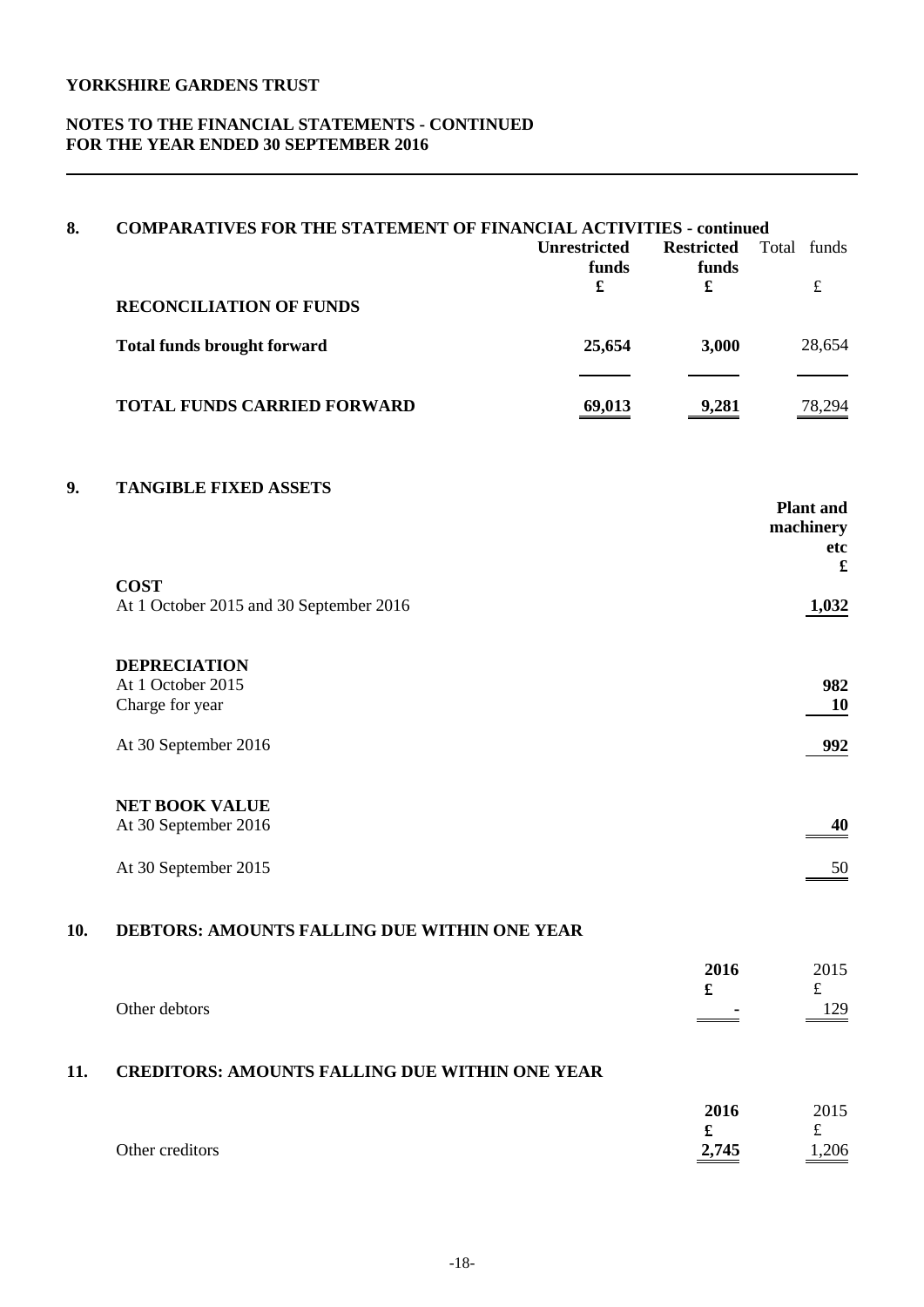### **NOTES TO THE FINANCIAL STATEMENTS - CONTINUED FOR THE YEAR ENDED 30 SEPTEMBER 2016**

### **12. MOVEMENT IN FUNDS**

|                                                                |              | <b>Net</b> |            |
|----------------------------------------------------------------|--------------|------------|------------|
|                                                                | movement in  |            |            |
|                                                                | At $1/10/15$ | funds      | At 30/9/16 |
|                                                                | £            | £          | £          |
| <b>Unrestricted funds</b>                                      |              |            |            |
| General fund                                                   | 68,318       | 6,375      | 74,693     |
| Yorkshire Gardens Trust Schools Project                        | 695          |            | 695        |
|                                                                |              |            |            |
|                                                                | 69,013       | 6,375      | 75,388     |
| <b>Restricted funds</b>                                        |              |            |            |
| <b>Yorkshire Gardens Trust Conservation and Education Fund</b> | 2,000        | (2,000)    |            |
| North Yorkshire County Council                                 | 1,226        | (532)      | 694        |
| Pursuit of Capability Brown celebrations in 2016 Fund          | 5,555        | (5,555)    |            |
| Joyce Hampshire Awards Grant                                   | 500          | (170)      | 330        |
|                                                                |              |            |            |
|                                                                | 9,281        | (8,257)    | 1,024      |
|                                                                |              |            |            |
| <b>TOTAL FUNDS</b>                                             | 78,29        | (1,882)    | 76,412     |

Net movement in funds, included in the above are as follows:

|                                                                | <b>Incoming</b><br>resources | expended  | <b>Resources</b> Movement in<br>funds<br>£ |
|----------------------------------------------------------------|------------------------------|-----------|--------------------------------------------|
| <b>Unrestricted funds</b>                                      | £                            | £         |                                            |
| General fund                                                   | 37,712                       | (31, 337) | 6,375                                      |
| <b>Restricted funds</b>                                        |                              |           |                                            |
| North Yorkshire County Council                                 |                              | (532)     | (532)                                      |
| Pursuit of Capability Brown celebrations in 2016 Fund          |                              | (5,555)   | (5,555)                                    |
| Joyce Hampshire Awards Grant                                   |                              | (170)     | (170)                                      |
| <b>Yorkshire Gardens Trust Conservation and Education Fund</b> |                              | (2,000)   | (2,000)                                    |
|                                                                |                              | (8,257)   | (8,257)                                    |
|                                                                |                              |           |                                            |
| <b>TOTAL FUNDS</b>                                             | 37.712                       | (39,594   | ,882)                                      |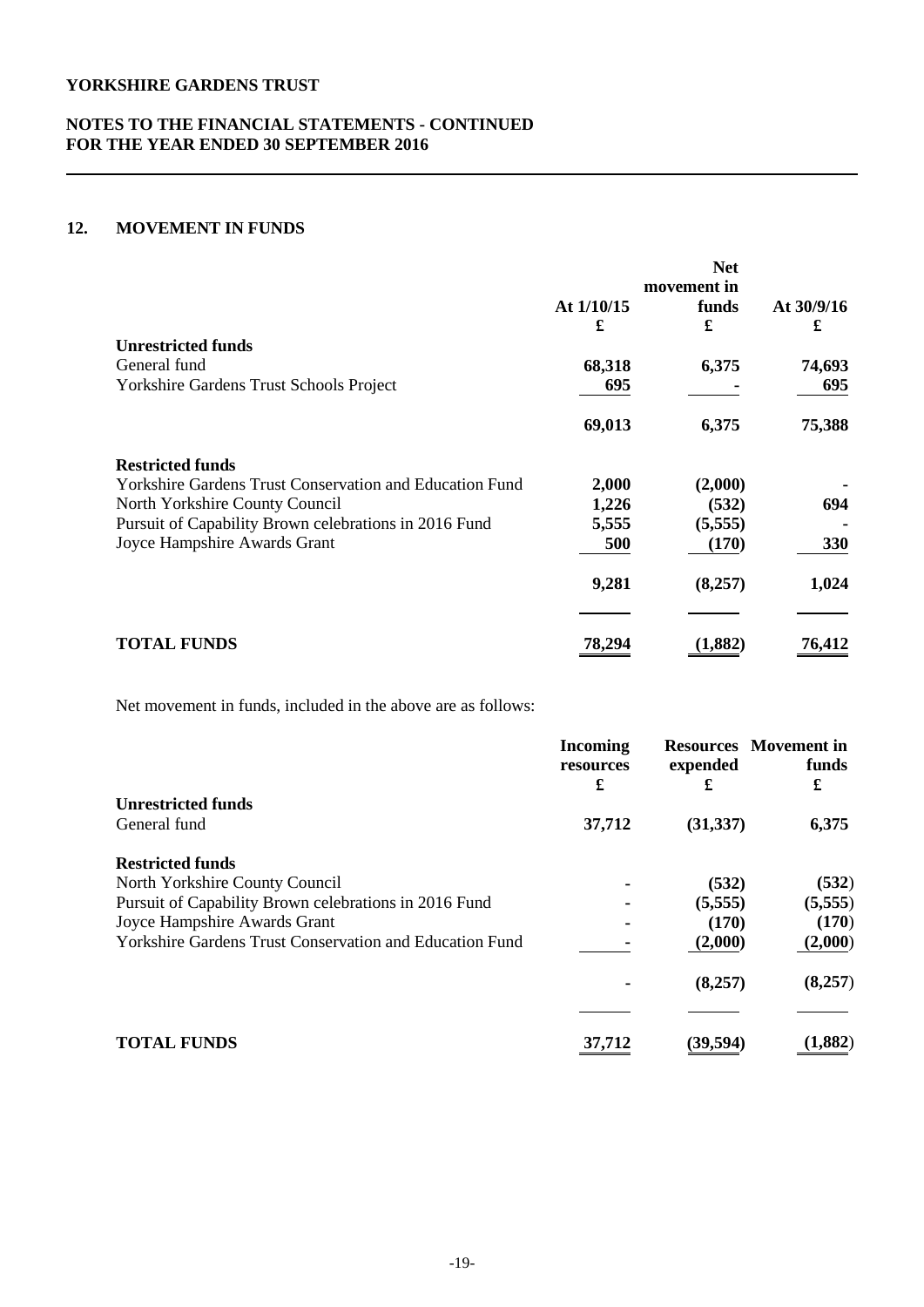### **NOTES TO THE FINANCIAL STATEMENTS - CONTINUED FOR THE YEAR ENDED 30 SEPTEMBER 2016**

### **12. MOVEMENT IN FUNDS - continued**

#### **Unrestricted funds**

Yorkshire Gardens Trust Small Grant Fund is for conservation projects.

Yorkshire Gardens Trust Schools project is for schools gardening projects.

#### **Restricted funds**

A grant of £1,500 was received in 2015 from North Yorkshire County Council with the stipulation that the grant be applied for the research and recording purpose only.

A donation of £3,000 was received in 2014 specifically for conservation and education. This has been treated as a restricted donation.

The trust also received grants of £6,000 in 2015 with the stipulation that the grant be applied for the celebrations of 300th anniversary of Capability Brown.

The trust received a donation in 2015 of £500 for the Joyce Hampshire Awards Grant this is awards for schools but for the special provision of Gardener's Apprentice Tools suitable for young hands.

### **13. RELATED PARTY DISCLOSURES**

There were no related party transactions for the year ended 30 September 2016.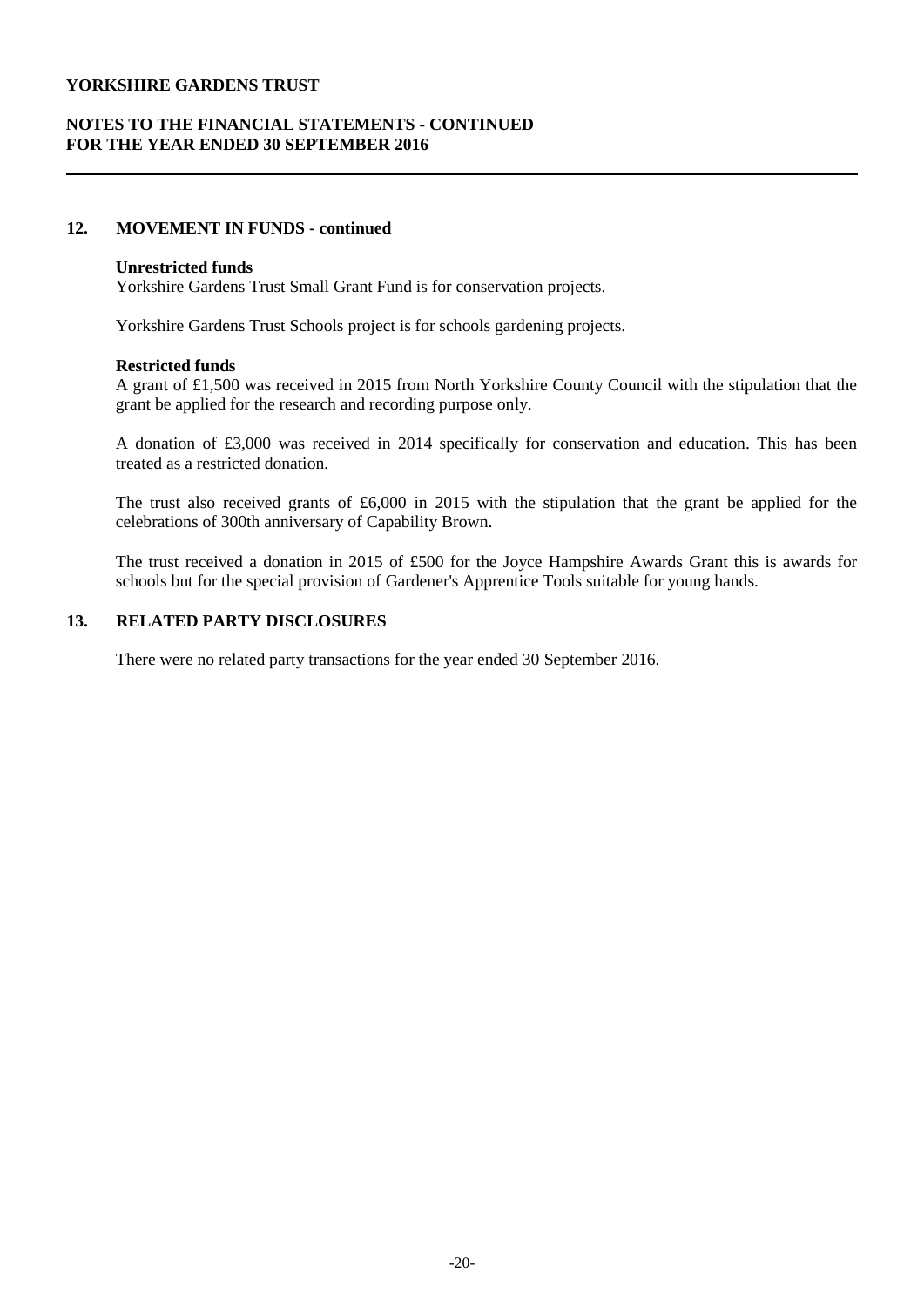### **DETAILED STATEMENT OF FINANCIAL ACTIVITIES FOR THE YEAR ENDED 30 SEPTEMBER 2016**

|                                                    | 2016<br>£      | 2015<br>$\pounds$ |
|----------------------------------------------------|----------------|-------------------|
| <b>INCOME AND ENDOWMENTS</b>                       |                |                   |
| <b>Donations and legacies</b>                      |                |                   |
| Members subscriptions, donations                   | 4,186          | 4,410             |
| Legacies<br>Gift aid                               | 1,805          | 46,223<br>543     |
| Donations                                          | 17,336         | 530               |
| Grants                                             |                | 7,500             |
|                                                    | 23,327         | 59,206            |
| <b>Investment income</b>                           |                |                   |
| Deposit account interest                           | 46             | 19                |
| <b>Charitable activities</b>                       |                |                   |
| Functions, events                                  | 13,154         | 6,329             |
| Sale of books                                      | 1,185          | 37                |
|                                                    | 14,339         | 6,366             |
| <b>Total incoming resources</b>                    | 37,712         | 65,591            |
| <b>EXPENDITURE</b>                                 |                |                   |
| <b>Charitable activities</b>                       |                |                   |
| Functions, events                                  | 3,137          | 2,457             |
| Capability Brown celebration costs                 | 19,156         | 445               |
| Northumberland Tour<br>Grants to institutions      | 4,567<br>2,170 | 3,568             |
|                                                    | 29,030         | 6,470             |
|                                                    |                |                   |
| <b>Support costs</b>                               |                |                   |
| <b>Management</b><br>Research & Recording payments | 532            | 294               |
| <b>Governance costs</b>                            |                |                   |
| Travelling, meeting expenses                       | 311            | 909               |
| Insurance                                          | 225            | 225               |
| Web design                                         | 500            |                   |
| Affiliation fee, subscription                      | 498            | 534               |
| Newsletter, printing, postage, stationery          | 2,714          | 2,763             |
| Sundries                                           | 426            | 10                |
| Secretary<br>Carried forward                       | 4,410<br>9,084 | 3,810<br>8,251    |
|                                                    |                |                   |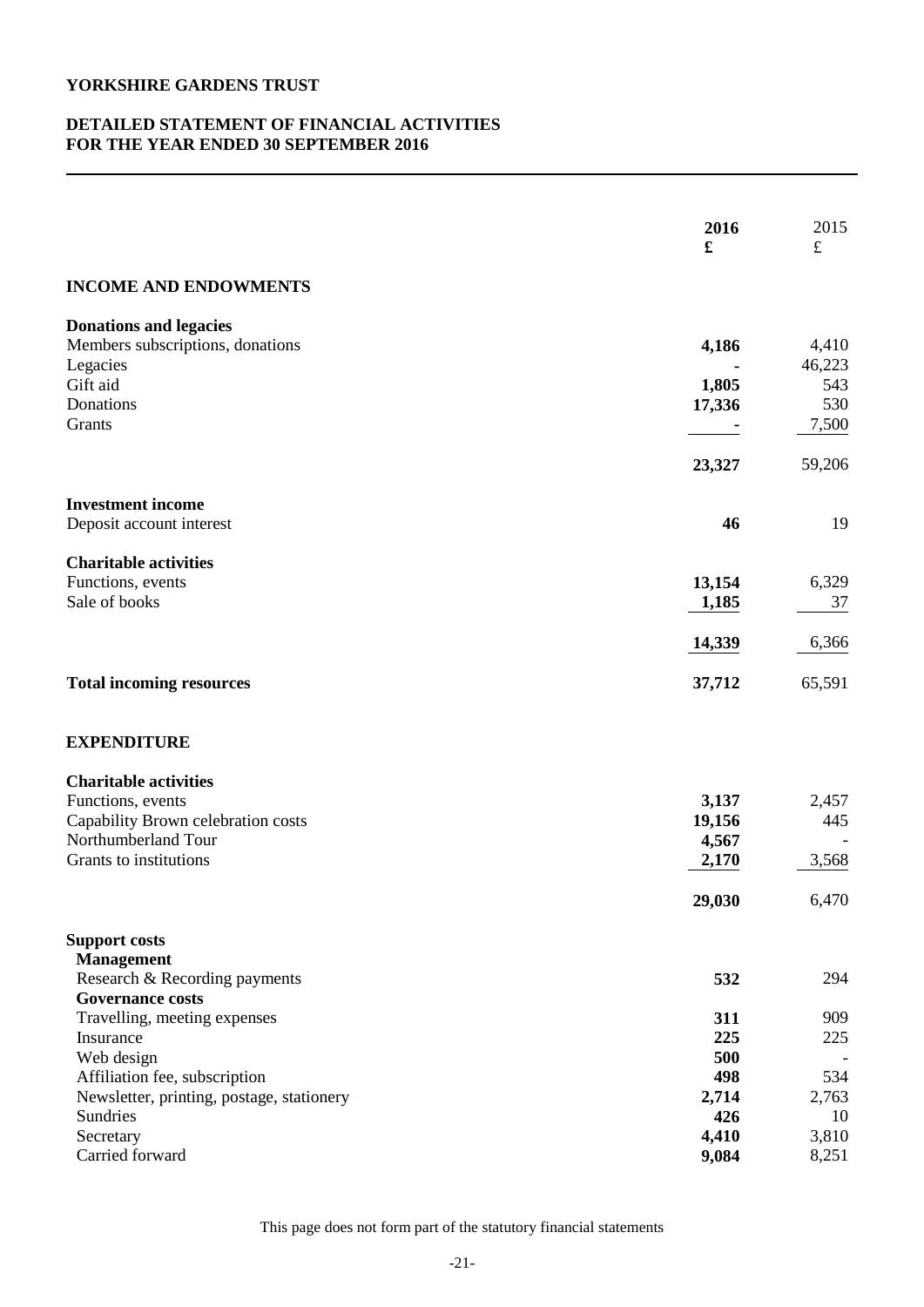### **DETAILED STATEMENT OF FINANCIAL ACTIVITIES FOR THE YEAR ENDED 30 SEPTEMBER 2016**

| 2016<br>£ | 2015<br>£ |
|-----------|-----------|
|           |           |
|           | 8,251     |
| 948       | 936       |
| 10,032    | 9,187     |
| 39,594    | 15,951    |
|           |           |
| (1,882)   | 49,640    |
|           | 9,084     |

This page does not form part of the statutory financial statements